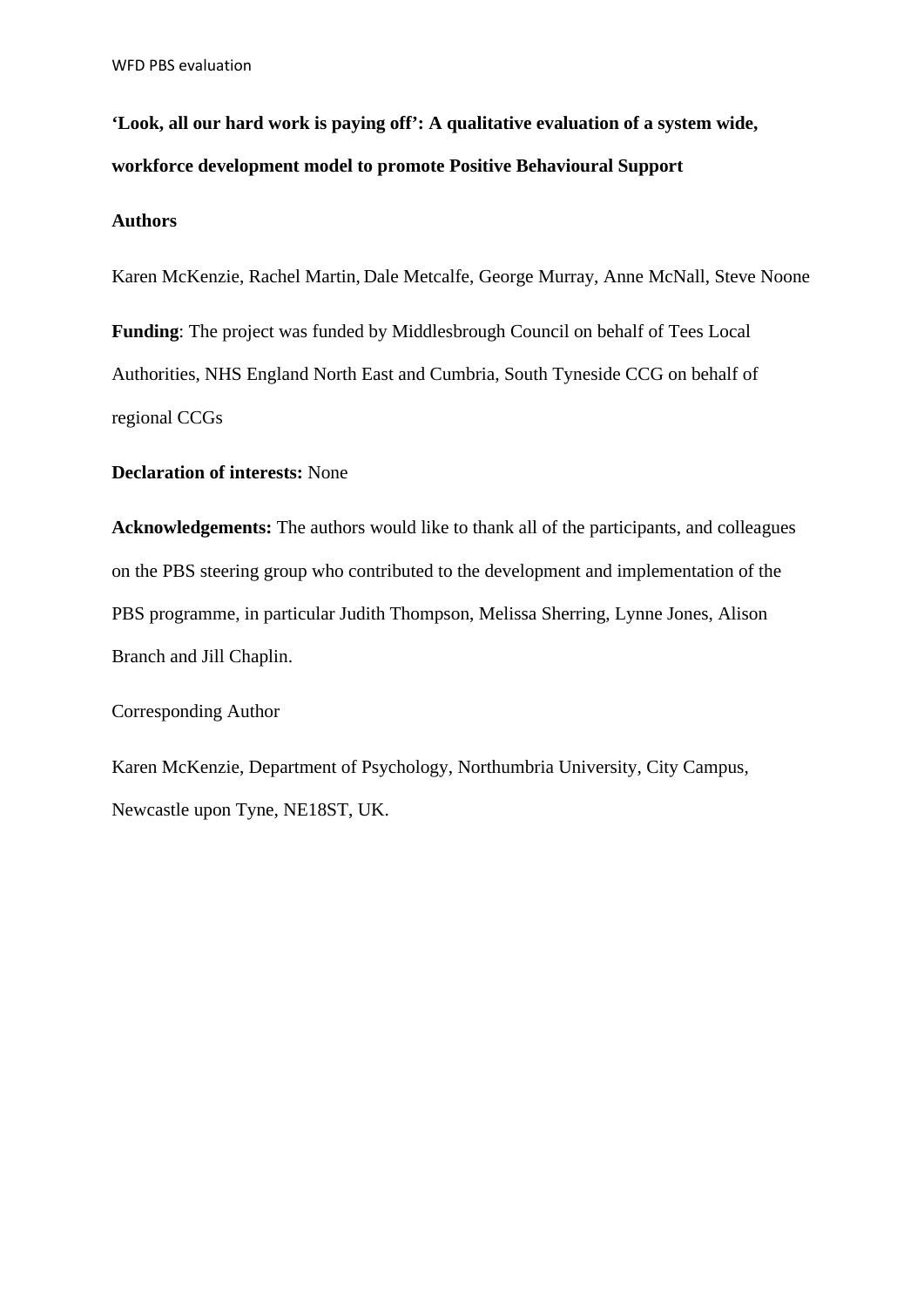#### **Abstract**

**Background:** Positive Behavioural Support (PBS) has been identified as a means of improving the quality of life and support of people with an intellectual disability. This qualitative study explored the views of service providers about a regional PBS programme, that was underpinned by a workforce development approach.

**Method:** Semi-structured interviews were conducted with senior staff ( $n = 42$ ), from organisations which provided services to people with an intellectual disability, about their views about, and perceived impact of, the PBS programme, Data were analysed using thematic analysis**.**

**Results:** Two themes were identified: 'It's what PBS is about, isn't it?' emphasised the importance of the programme being systemic and evidence based; 'Macro to micro' highlighted the different points in the systems of care at which the programme was seen to impact.

**Conclusions:** We discuss the results in the context of the study limitations.

**Key words:** Positive Behavioural Support; Intellectual Disability; Autism; Qualitative; Impact; Behaviours that Challenge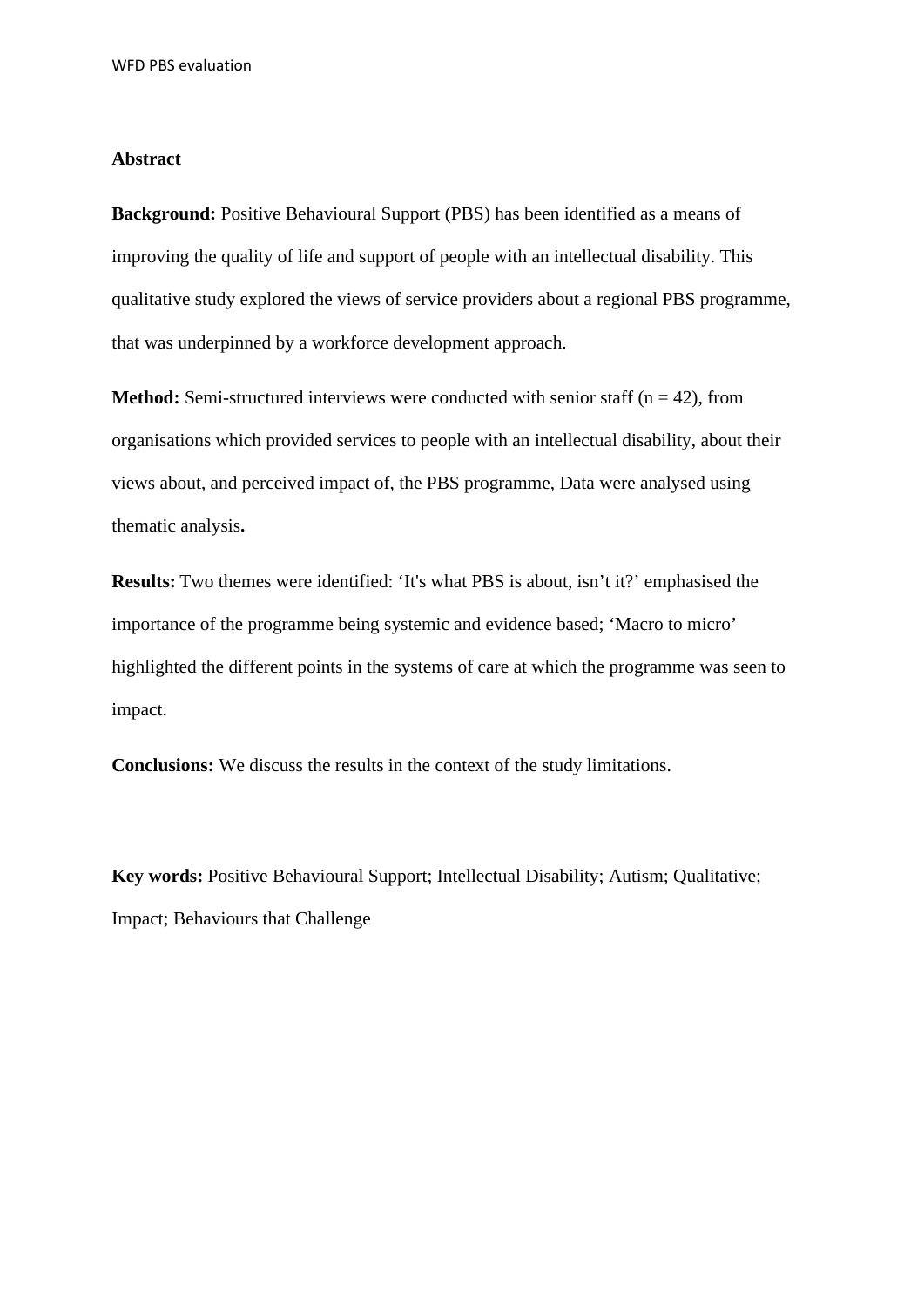#### **Introduction**

The recent abuse of people with an intellectual disability at Whorlton Hall in the United Kingdom has re-emphasised the urgent need to create a workforce with the values and competence to provide high quality services. The need to enable those who were inappropriately placed in institutional care to access good community-based provision had been outlined five years earlier in light of the Winterbourne View scandal and Positive Behavioural Support (PBS) was identified as one of the fundamental building blocks for the provision of successful support (NHS England, 2014). The principles that underpin PBS were also endorsed in clinical guidelines for the support of people with an intellectual disability who display behaviours which challenge [CB] (e.g. National Institute for Health and Care Excellence [NICE], 2015, 2018).

PBS has three main components, as outlined by Gore and colleagues (2013). The first is a positive value base that emphasises interventions should be non-aversive, build skills and opportunities which increase quality of life and involve meaningful stakeholder participation. The second relates to the theoretical and conceptual models used in PBS, in particular the understanding of CB as learned behaviours and the role of applied behavioural analysis in informing assessment of, and interventions for, CB. The third addresses process issues, such as the need for interventions to be function based, include reactive and proactive strategies, and be underpinned by functional analysis which is informed by robust data.

PBS approaches have generally been shown to be effective (e.g. Bowring, Totsika, Hastings, & Toogood, 2020; Lewis et al., 2019; MacDonald & McGill, 2013; McGill et al., 2018; Positive Behavioural Support Coalition UK, 2015), although not all studies have found it to be so (e.g. Hassiotis et al., 2018) and providing staff training in PBS can result in positive outcomes, such as increased staff knowledge and confidence, reductions in CB (see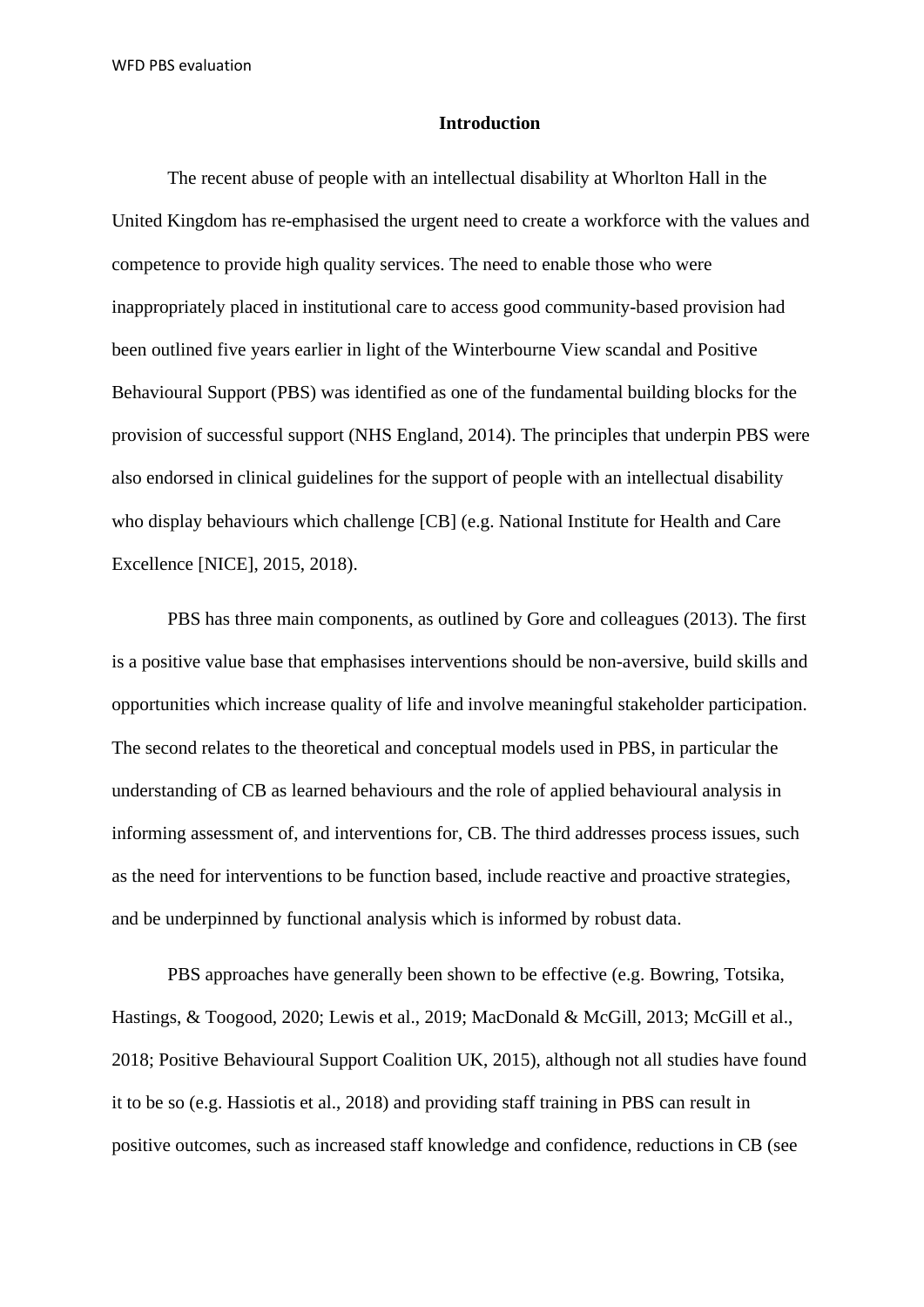MacDonald, McGill, & Murphy, 2018; O'Dwyer, McVilly, & Webber, 2017). There is, however, a limited focus on wider outcomes such as quality of life or staff practice (but see Dench, 2005; Hassiotis et al., 2018, MacDonald et al., 2018; McGill et al., 2018).

Likewise, despite PBS being a multi-component, systemic approach, and mediator analysis being a key component of PBS approaches (PBS Coalition, 2015), most approaches have used a staff training, rather than a systemic workforce development (WFD) approach in order to promote change. A WFD approach differs from a more traditional staff training approach by taking account of the systems within which an individual works, rather than just focusing on the individual learner. A WFD approach is likely to consider and address organisational and structural factors, as well as individual training needs and is often underpinned by collaborative, strategic partnerships between different stakeholders (Jacobs & Hawley, 2009).

The idea of a need for a systemic approach to PBS is not a new one. School wide PBS approaches have existed in the US for a number of years (see Horner et al., 2007) and in 2013, Allen et al. emphasised the need for a whole-system PBS approach in the UK, noting 'The task here is to design the broader culture so that a PBS approach is systematically supported at all levels.' (p38). Since that time, other authors have highlighted the influence on CB and PBS of the wider organisational and social systems within which staff and those being supported operate (Olivier-Pijpers, Cramm, & Nieboer, 2019). A few researchers have taken account of some of these wider factors in their PBS interventions (e.g. McGill et al., 2018). Others have highlighted that systemic factors such as managerial inconsistency in accommodating for the increased workload of those volunteering to train (Hassiotis et al., 2018), lack of time to discuss behaviour support plans in team meetings (McKenzie, MacLean, Megson, & Reid, 2005) and the nature of practice leadership of managers who are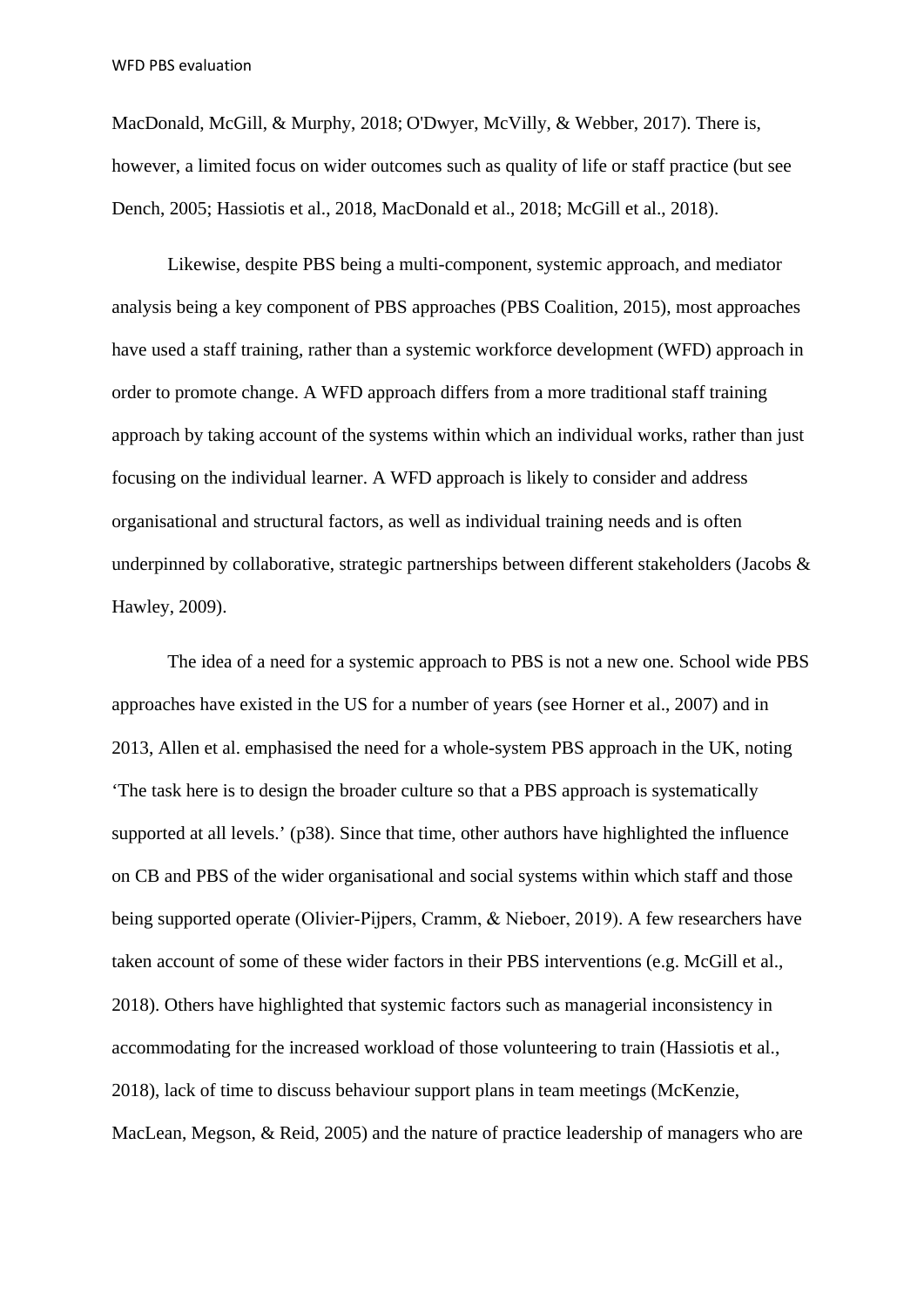cascading training (MacDonald et al., 2018) may influence the successful implementation of interventions and outcomes for people with an intellectual disability.

In 2018, a comprehensive PBS programme was developed in the North East of England. This was underpinned by a WFD model (McNall, 2012), and shaped by the results of an earlier WFD needs assessment of the existing PBS practice and requirements in the area (McNall, McKenzie, & Branch, 2016), as well as research into what people with an intellectual disability and their families (McKenzie et al., 2017, 2018) considered to be good quality support, with a focus on PBS. The programme, a collaboration between NHS organisations, a local university and other stakeholders involved the development of three accredited PBS programmes, offered free of charge to staff in social care organisations who provided support to people with an intellectual disability and/or autism; and three WFD manager roles. The remit of the WFD managers included providing support and supervision to, and assessing the knowledge and competence of, those undertaking the programmes, as well as facilitating system wide culture change by liaising with stakeholders, developing communities of practice in the local areas and contributing to PBS developments, such as revising commissioning specifications. The overall project was funded by the NHS and overseen by a steering group. An independent evaluation of the programme was also commissioned and this paper reports on one aspect of this.

The accredited programmes were based on a cascade structure and provided a mixture of face to face teaching, elearning and supervision to three cohorts of staff, which led to one of the following qualifications: A Post Graduate Certificate or Advanced Diploma in Leading PBS (Level 6/7 award); Certificate in Facilitating PBS in teams or Award of competence in PBS for support workers (Level 4 awards). Table 1 provides an overview of the programme content and structure. Each module lasted for three months and each topic had associated elearning materials which were written specifically for the programme and which took the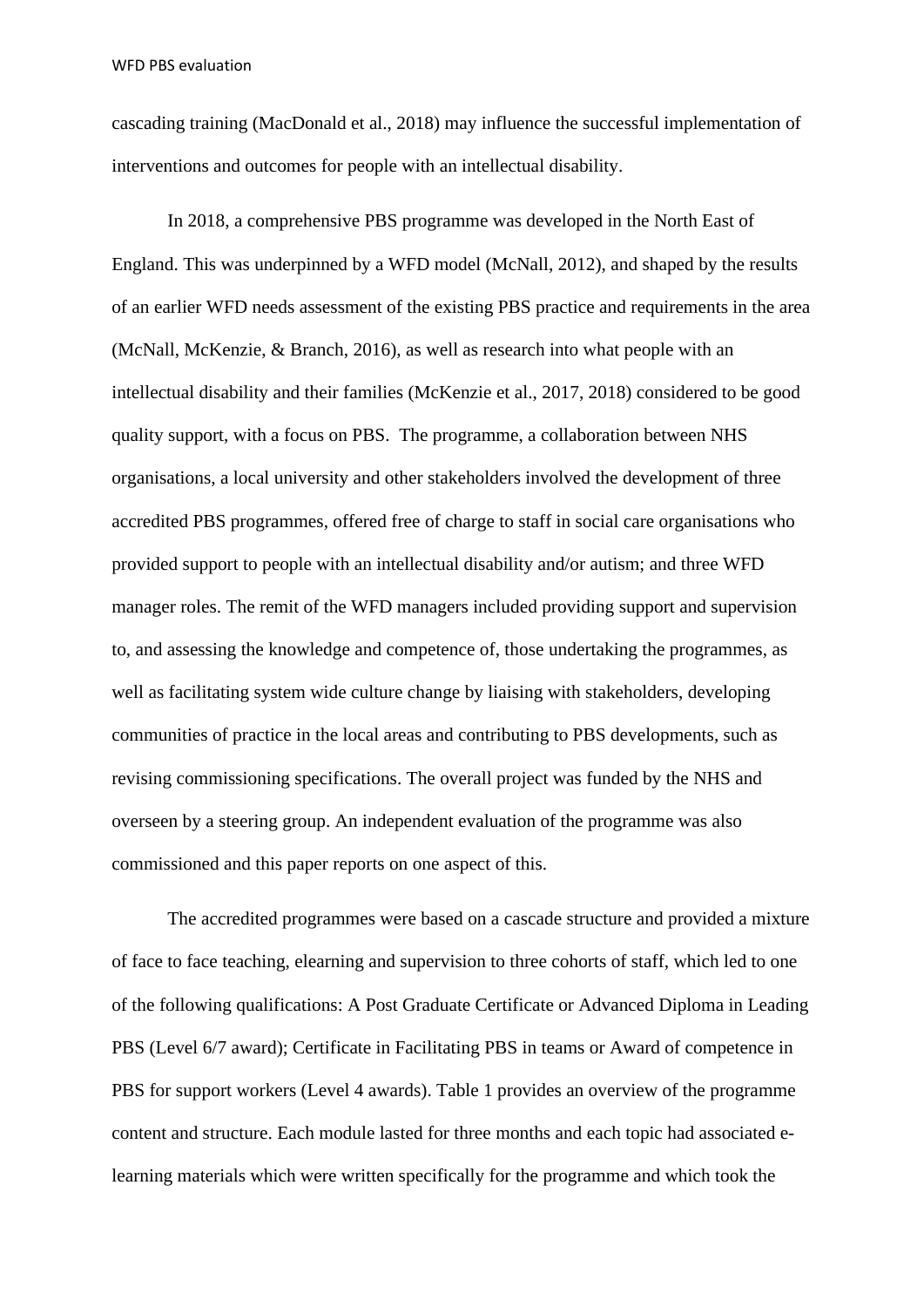students between 40 minutes and two hours to complete. Every module also had three full day teaching sessions to supplement the e-leaning materials and every student received direct supervision that followed a competency-based assessment related to the PBS academy standards.

The level 6/7 students received their supervision from the WFD managers, all of whom were PBS specialists, while the level four facilitators received supervision from the person within their organisation who had completed the level 6/7 course. These facilitators then offered supervision to the level 4 support workers, again using a competency-based assessment tool. A community of practice was established in each of the three main localities in the region to further support the development of the staff and a shared understanding of core principles. The Level 6/7 cohort comprised of service managers and leads, the first Level 4 cohort comprised of senior support staff (facilitators) and the second Level 4 comprised of front-line support staff. The Level 6/7 staff provided support and supervision to the facilitators, who in turn provided this to the frontline staff, with the WFD managers also providing ongoing supervision and support.

The PBS programme targeted system wide as well as individual change, with the ultimate aim of improving the service provision and quality of life for those being supported. This paper reports on a qualitative evaluation of the impact of the model. As a WFD approach was used, this evaluation explores the views of stakeholders in wider NHS, commissioning, social care and other services, as well as the L6/7 students who had undertaken the PBS qualification.

< Insert table 1 about here>

#### **Method**

#### **Design and ethics**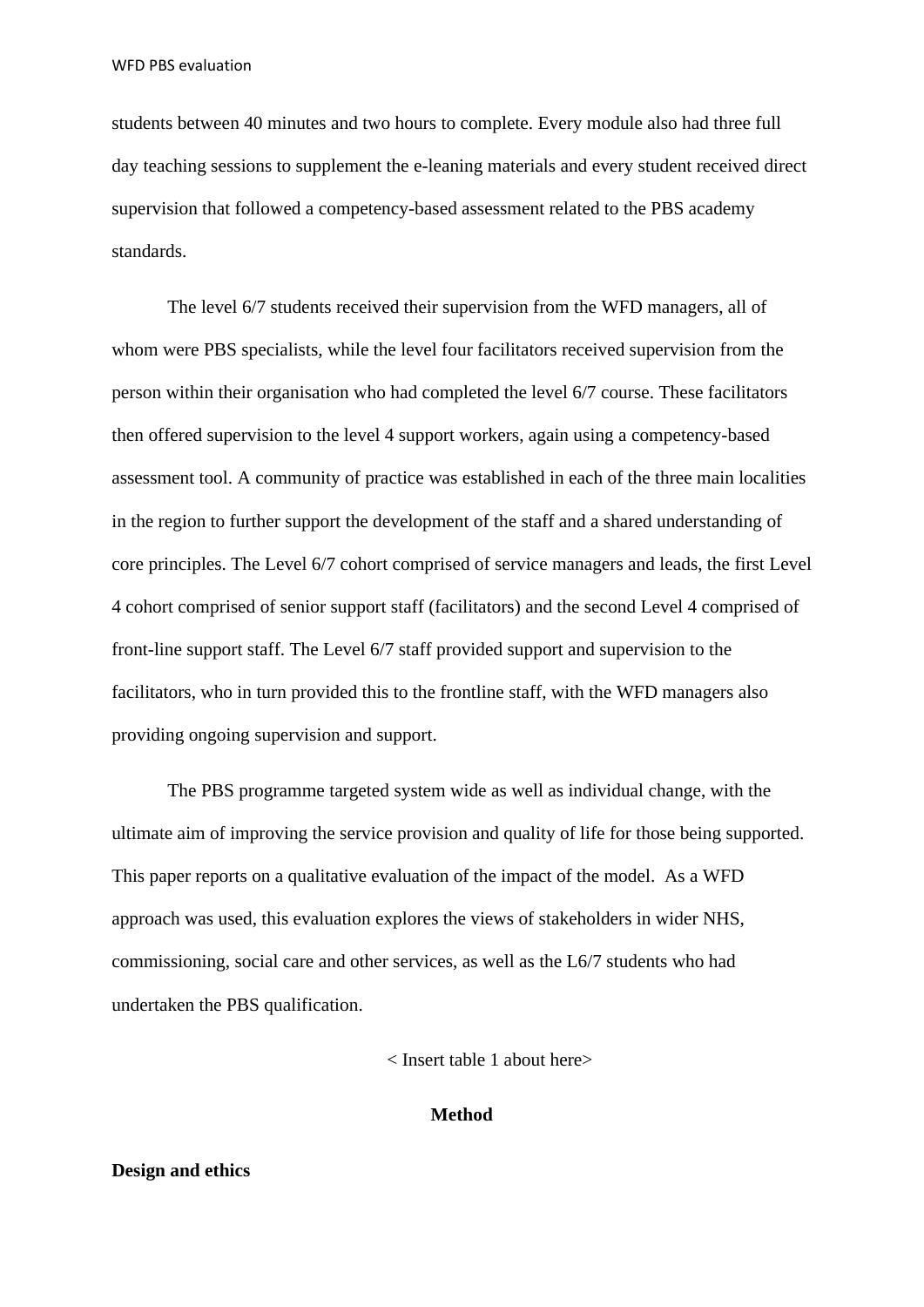Ethical approval was obtained from the first author's university ethics board. A qualitative methodology was used. Data from semi-structured interviews were analysed using thematic analysis. This method of analysis was chosen because, while it offers a rigorous method of exploring the subjective experiences of individual participants, unlike other methods of qualitative data analysis, such as Grounded Theory or Interpretative Phenomenological Analysis, it does not require a particular theoretical or epistemological stance (Braun & Clarke, 2006) and does not have the development of theory as an aim (Tie, Birks, & Francis, 2019). This allowed the flexibility to account for any differences in the epistemological views of the research team, although the authors who were primarily involved in the analyses adopted a constructivist approach and had as their focus the subjective perspectives of the participants about the PBS programme.

The core research team comprised two clinical psychologists/researchers who were experienced in working with people with an intellectual disability and/or autism and PBS and who had previously published research in this area, and two experienced research assistants. The latter were psychology graduates, who had been involved in the evaluation of the PBS programme for over a year and were, therefore, knowledgeable about the aims and context of the programme. The core research team members were not involved in the development and delivery of the programme and were commissioned to conduct an independent evaluation. The remaining authors were an experienced clinical psychologist and a specialist in WFD, both of whom were involved in the development and delivery of the PBS programme. The context of the study was the evaluation of the impact of the PBS programme outlined in the introduction.

#### **Participants**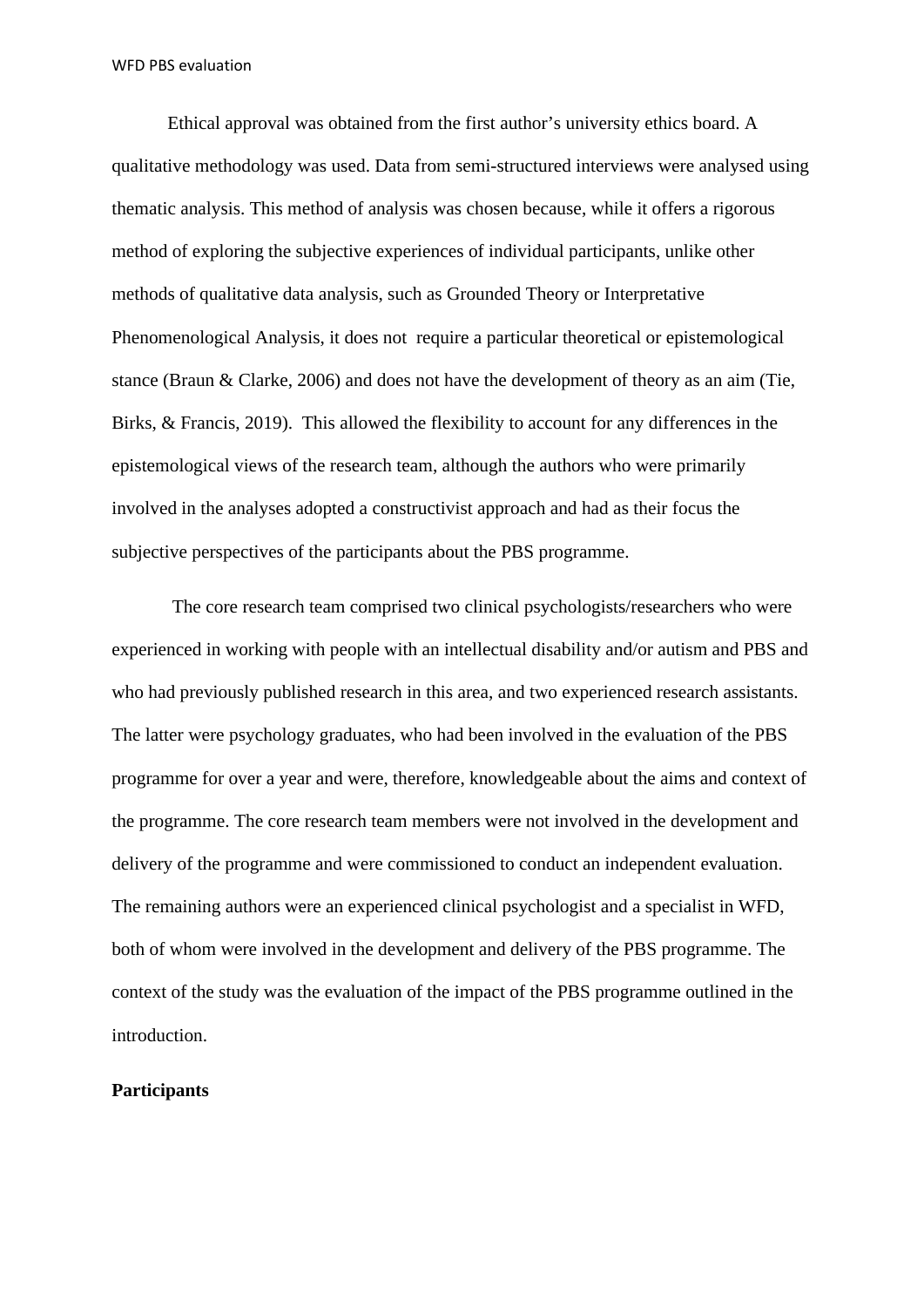Forty-two individuals participated, of whom 27 had undertaken the Level 6/7 programme and 7 who were undertaking, or due to begin the Level 4 programmes. The remaining participants included two social work professionals and staff who held senior roles in support organisations or held regional or national strategic roles in relation to the service provision for people with an intellectual disability. Information about individual work titles is not provided to prevent participants being identified. Eleven participants were male and 31 were female. Ages (where reported) ranged between 27 and 55.

### **Procedure**

Students on the programme, who had already consented to take part in the evaluation of the PBS programme were asked to participate either during a PBS Workforce Development Impact event or shortly after the event. All others were recruited at the PBS event, which was designed to provide information and feedback to senior staff about the PBS programme. Participants were provided with information about the study at the first presentation of the PBS event and invited to come to a separate area of the venue throughout the day to meet with the researchers if they were interested in participating. Here they provided written consent and were interviewed. Interviews were audio or video recorded and were conducted by the first, second and third authors (an experienced clinical psychologist and two psychology graduates), transcribed by the third author and analysis was carried out by the first and fourth authors, both of whom are experienced researchers and clinical psychologists.

The interviewers all used the same interview schedule, to ensure that the same broad areas were covered in each interview, while also allowing the flexibility to explore themes that were important to individual participants in more detail. The interview schedule covered the following questions: the role of the participant, their relationship to, and involvement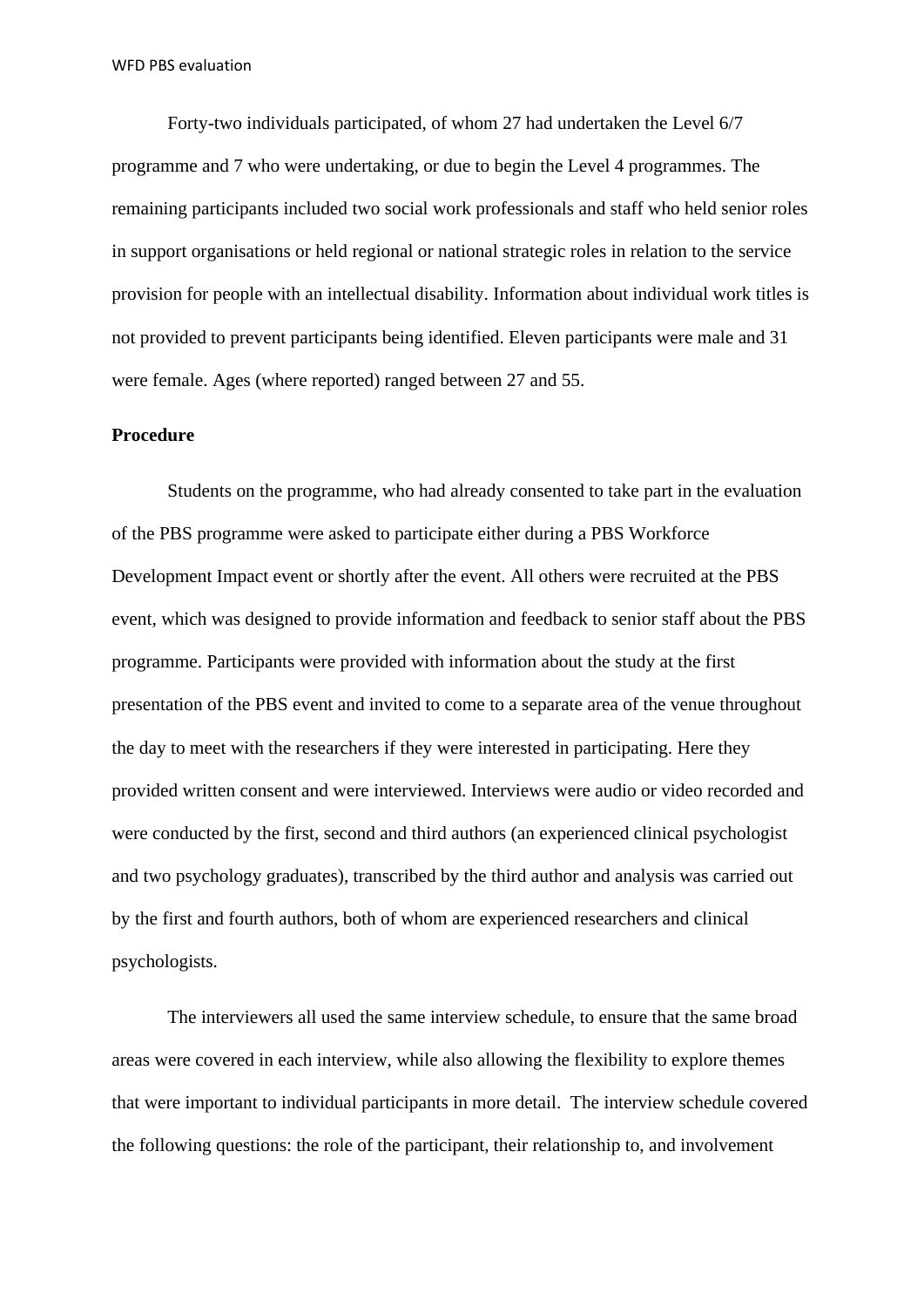with, the PBS programme, the impact of the programme (both positive and negative) in general and in relation to specific areas. The latter included questions about the personal impact (for example, on their knowledge or practice), their organisation (e.g., on policies and procedures), on the support of people with an intellectual disability (e.g., changes in activity levels, CB, other aspects of quality of life), on others (e.g., families, friends), on wider systems (e.g., on how services were commissioned) and in any other areas (e.g., financial impact).

The development of the guide was informed by a number of factors including research and guidelines which highlighted the areas that might be expected to change if PBS was being used consistently and well e.g., improved quality of life, changes in staff practice, reduction in CB (Dench, 2005; Hassiotis et al., 2018, MacDonald et al., 2018; McGill et al., 2018; Positive Behavioural Support Coalition UK, 2015); a scoping exercise that had highlighted some of the areas for change that were perceived as important to health and social care providers in the area (McNall et al., 2016), and research which had explored the factors that were important to people with an intellectual disability and their families in respect of good quality support (McKenzie et al., 2017, 2018).

The interviews lasted between 10 and 40 minutes. The shorter interviews were all with those participants at the impact event who had not had direct involvement with the PBS programme and so had a more specific focus compared with others who could provide a perspective on a wider range of impacts of the PBS programme.

### **Analysis**

Analysis was conducted in accordance with the guidance from Braun and Clarke (2006). All responses were combined into a single data set, with the responses from each participant being initially read, re-read and coded individually. These individual codes were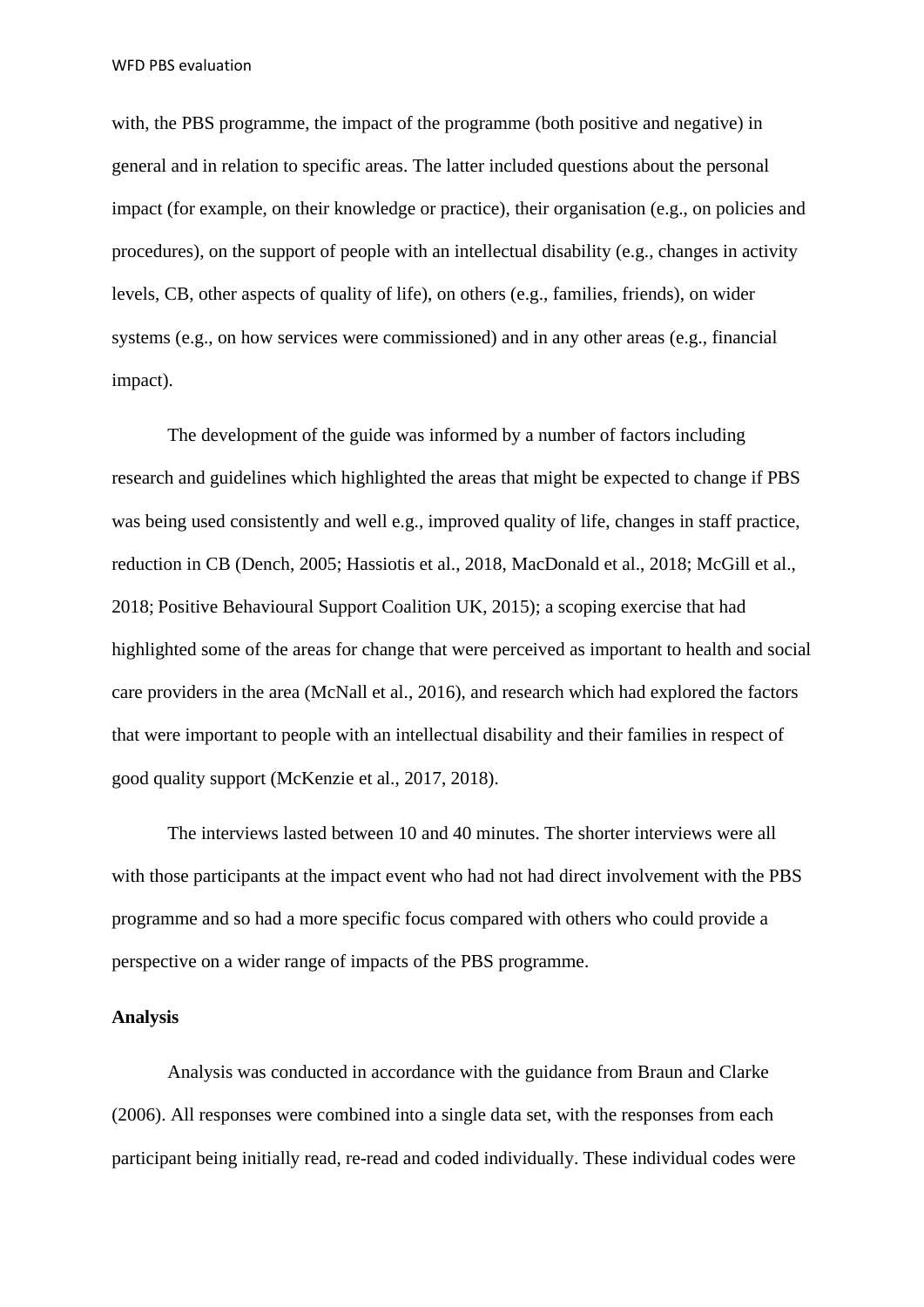then combined and considered in the context of the entire data set in order to generate themes and associated sub-themes. The analysis was shared with the wider research team to ensure it was consistent with the perspective of all those who had conducted interviews. Potentially identifying information was removed to ensure confidentiality.

#### **Results**

Two themes were identified: "It's what PBS is about, isn't it?" highlighted the importance of the development and delivery of the programme being consistent with key PBS concepts; 'Macro to micro' highlighted the many levels at which the programme was reported to have impact. These themes, and their associated subthemes, are outlined in detail below.

### **Theme one: "It's what PBS is about, isn't it?"**

This theme reflects the importance that participants placed on the programme being consistent with PBS principles and values, in particular that it was underpinned by an evidence-base and reflected stakeholder views, as outlined in the subtheme: "That evidence base…it proves its worth." The systemic WFD nature of the programme was also seen as important to its success, as this reflected the range of factors that influence behaviour and culture change, which paralleled the systemic, multi-component nature of PBS. This is outlined in the second sub-theme: "Thousands of peoples' lives have been touched."

### **"That evidence base…it proves its worth"**

The fact that the programme was underpinned by research was seen as important as a means of reflecting some of the key principles of PBS - stakeholder involvement and evidencebased practice:

By doing the research you know what people actually want from parents to carers to the actual person who we provide the services for (P4).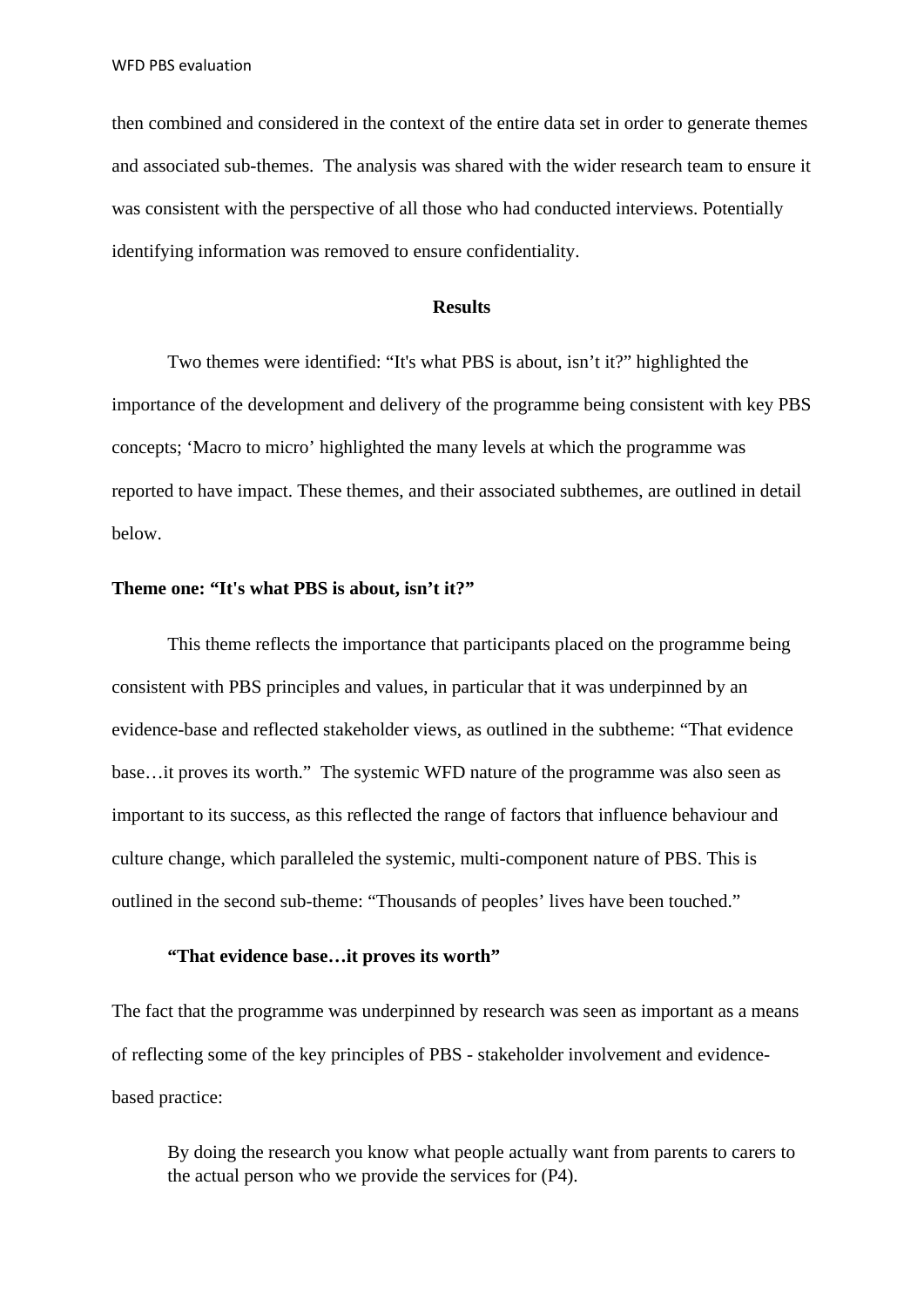It's what PBS is about, isn't it? It's about taking everyone's opinions as well as the science side of it, but you can't provide a good service unless it's what people need and want. (P5).

The underpinning research base was also seen as a way of ensuring that the programme had

quality, credibility, was fit for purpose and justified the commitment of the organisations:

…because this is based on research, finding out what staff need and what people we support need... it just ensures that this training meets the needs of everyone (P28).

I think it echoes the whole point of being data driven. I think it's really important. It has massive integrity…and the fact that…people had researched and they've matched that need…that's got to be brilliant (P6).

I think that evidence base it, it proves its worth if you like, and it, it helps us see that it is a worthwhile investment if you like for the organisation in terms of our commitment and the impact it can have for people (P42).

## **"Thousands of peoples' lives have been touched"**

The importance of the current PBS programme being underpinned by a WFD model, which

reflected the systemic nature of PBS was identified by many participants. It was recognised

that individual improvements in staff knowledge and skills, which occurred as a result of the

programme, would be ineffective without a wider infra-structure to support them:

[it's] what needs to be put in place at sort of a systems level to make sure that we're actually preparing the company for the move forward to more PBS…because if we're not ready, them [staff] getting the knowledge and experience isn't going to do anything if the company is sort of lagging behind (P3).

This is about whole systems change and a cultural change (P42).

It was highlighted that the systemic nature of the PBS programme had been successful in

identifying and engaging those people who were most able to introduce system-wide changes

on a large scale:

I think it's really powerful because If you look at the people that were on the level 6 and 7 programme, these were people that run organisations and are in change and they do have that capacity to change things and on a big scale (P5).

The people who are in the room are, are the right people. They're the decision makers, you know, they are the ones that can really look strategically now about how we can make this program sustainable going forward (P38).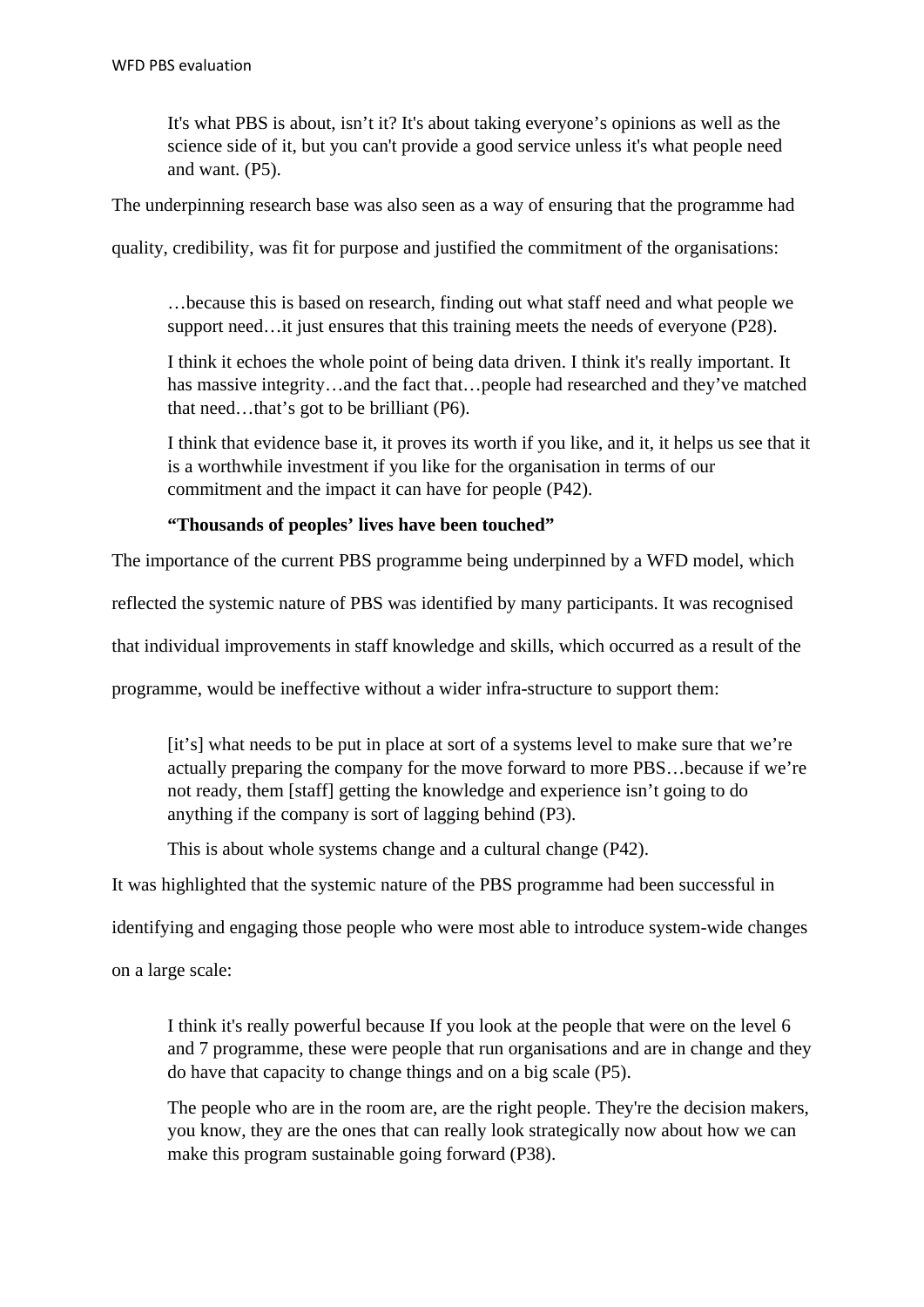A cascade model was used, whereby those who had more specialist and in-depth knowledge, provided supervision and support to facilitators who in turn supported the wider staff teams. This model appeared to be effective, both within and across organisations, having an impact regionally and nationally, with organisations working together to share good practice and develop a common PBS policy:

We're gunna develop a PBS consortium and probably look at some common fundamental standards that should be a PBS policy for all organisations (P19).

In terms of the value and the impact of the programme, it's been massive in this area. What they've been able to achieve and the scale of the impact, the numbers of the people who have been you know, who have been able to offer and who have been offered a better standard of support is huge…It's something that I think can have massive national impact definitely (P38).

As a result, the programme was seen as revolutionary and impacting on the lives of many

people:

No, I just think it's, it's really been quite a revolutionary thing. I wouldn't use that word lightly either, it's been a real change maker I think (P33).

Thousands of peoples' lives have been touched in some way by this program and it is certainly something that we need to promote and spread (P38).

## **Macro to micro: the impact of the programme.**

This theme reflected the many levels at which the programme had resulted in positive change. The related sub-themes reflect these different levels and include "It was nowhere near": individual change,' which reflects the ways in which the participants experienced changes in their knowledge, understanding and confidence; 'Embedding PBS: organisational change' which outlined new systems, processes and policies that resulted from the PBS programme; "Look, all our hard work is paying off" which described the impact on staff teams and "It actually works" which highlights the impact on those being supported and their families.

## **"It was nowhere near:" individual change**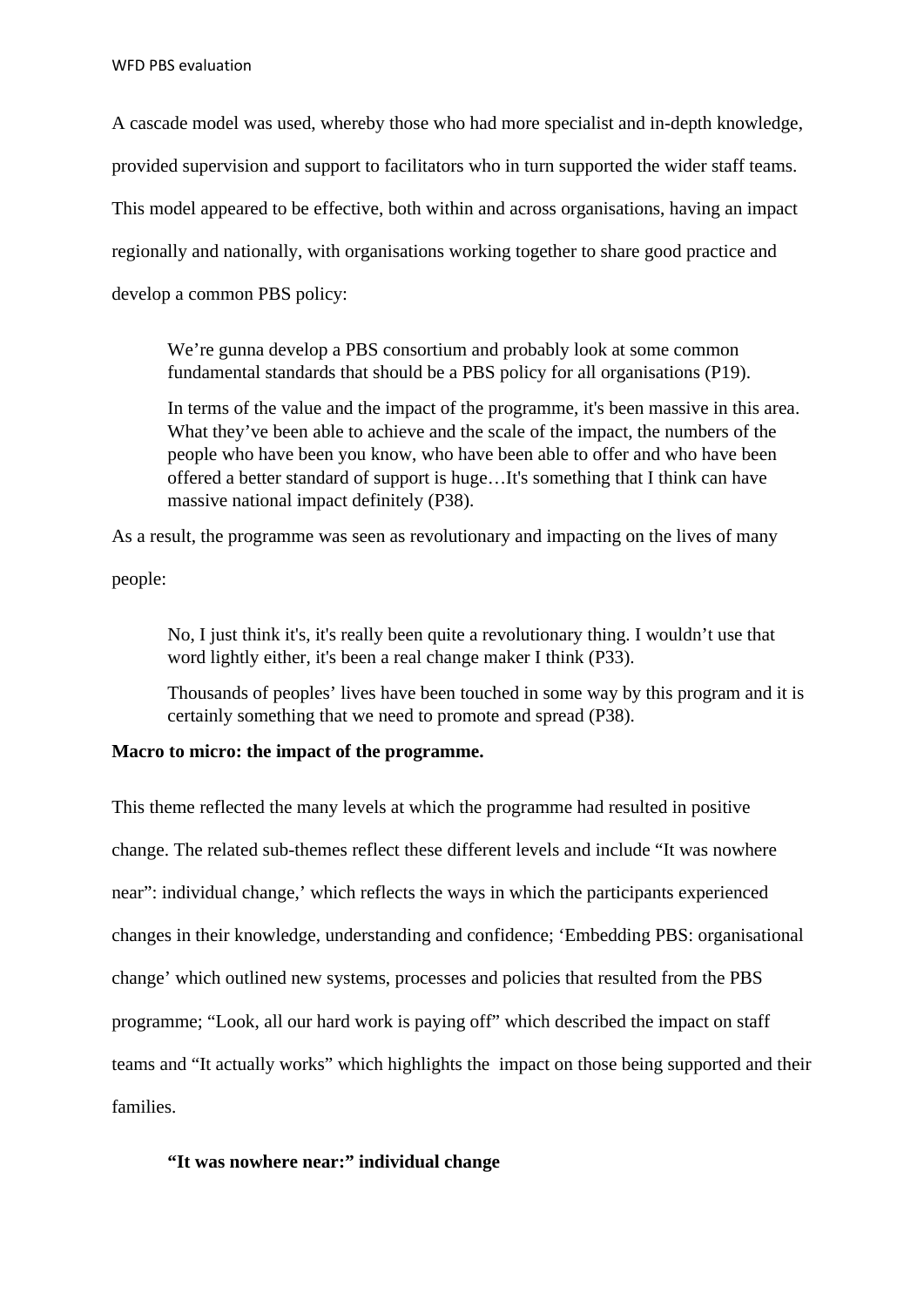At the individual level, the participants were aware of changes in their knowledge and increased understanding of what PBS was*:* "I thought I had a fair bit of insight, but it's helped me realise that there actually a lot more stuff I needed to learn." (P33). Participants also expressed an increase in confidence, which helped them to implement change and to challenge other professionals when they felt that proposed or existing approaches were not in the best interests of the people they supported:

Just last week when he's had his CPA [Care Programme Approach], we've said like we don't think it's appropriate and it's made me more confident to say that because I've got the evidence to say why and he's been taken off that (P4).

For many participants, their understanding of what PBS was had changed. What they

previously had considered to be PBS, they now saw fell short:

I think I thought I knew what PBS was at the beginning, but I don't think I really did (P5).

The organisation did sort of believe we were following a PBS programme but… it was nowhere near  $(P1)$ .

Along with this increased knowledge came an understanding that PBS is not about fixing

behaviour, it is a values-based approach which aims to improve the quality of life of those

who are being supported:

It's really kind of helped me really relate back to why we do it and the quality of life for people (P13).

Actually, it's not just the challenges that need to be taken into account, it's how the quality of that person's day affects that person still (P3).

## **Embedding PBS: Organisational change**

The participants were open about the limitations that they perceived in their organisations as a result of their new understanding of PBS. Many identified organisational changes that they had already implemented. As most held senior roles they were able to implement changes in strategy, policy, systems and practice: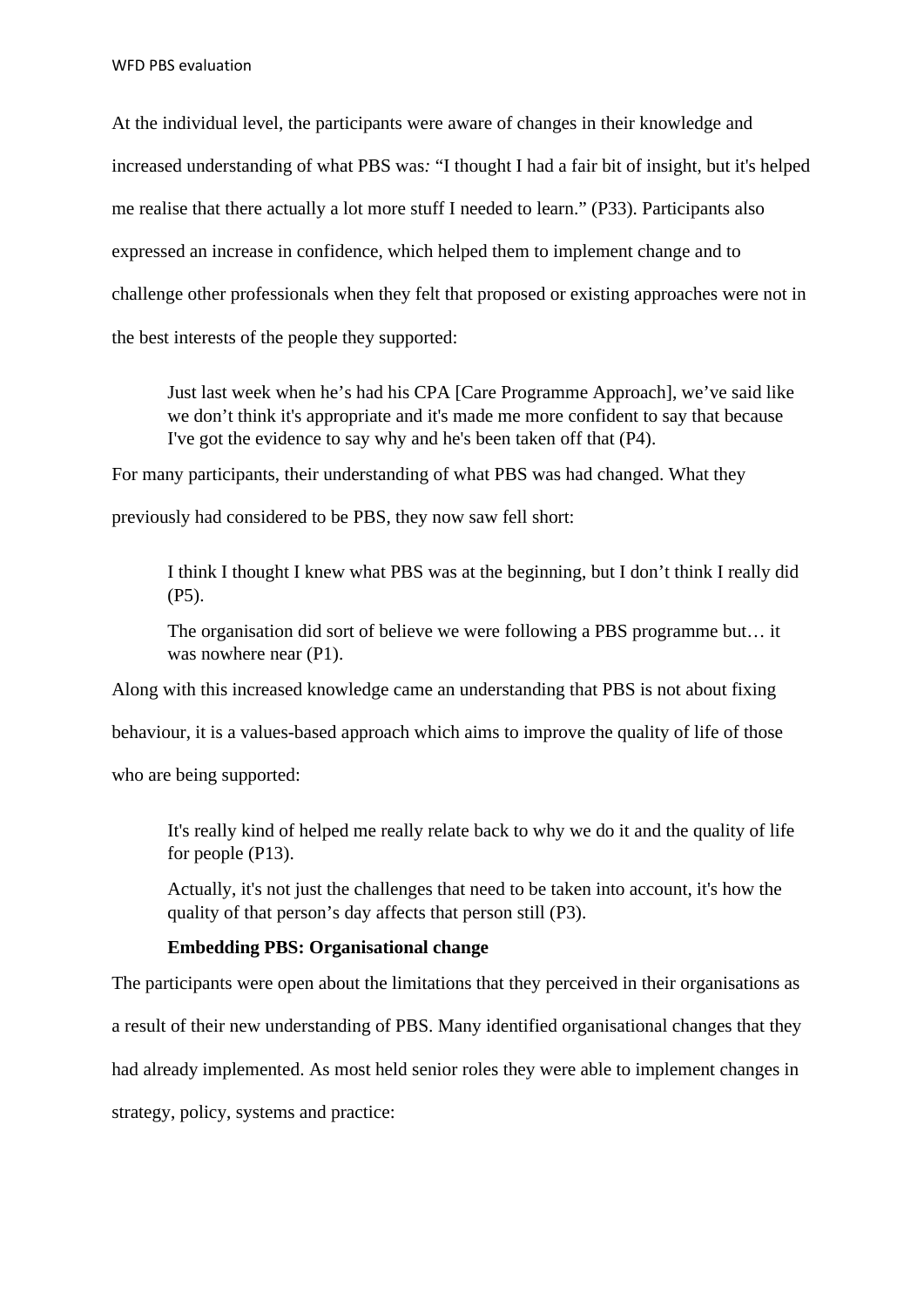It made me realise that we had lots of system changes to make throughout the company and obviously I'm in the position to do that as the director of the company, so we've already started a lot of the system changes (P40).

Many organisations introduced new, or adapted existing, policies to make PBS a central component: "…and we've just for the first time a specific PBS policy for the organisation" (P33)*.* These changes were often part of whole system changes, which reflected the shift in the organisational culture that the PBS programme had facilitated: "I'm on renewing a policy now…but the whole organisation structure around it will be changing." (P1). The participants reported a focus on changing approaches to recruitment to ensure that the right staff were employed in the first place:

We've changed our application forms as well…we're just doing a lot more of looking at people's values, just where before it may have just been down to their education and their experience (P11).

There was also a recognition that the principles and value-base of PBS extended beyond those being supported by the service and were equally applicable to everyone, including the staff team:

It's not just PBS for customers and service users, it's PBS for the staff, it's developing the staff and committing to them (P9).

The clients we work with have functions to their behaviours but also the staff do as well (P12).

This understanding changed the way that staff teams were supported by the organisation,

based on an acknowledgement that supporting people with behaviour that challenges can be

stressful for staff:

It's highlighted areas that we've needed to focus on such as resilience… as well as making sure we've got the right support mechanisms in place (P40).

Understanding PBS principles also changed the way in which poor staff performance was

addressed and managed:

If a staff member is under performing it's because they don't know what they're doing or they haven't been shown what to do. [The new approaches involved] moving away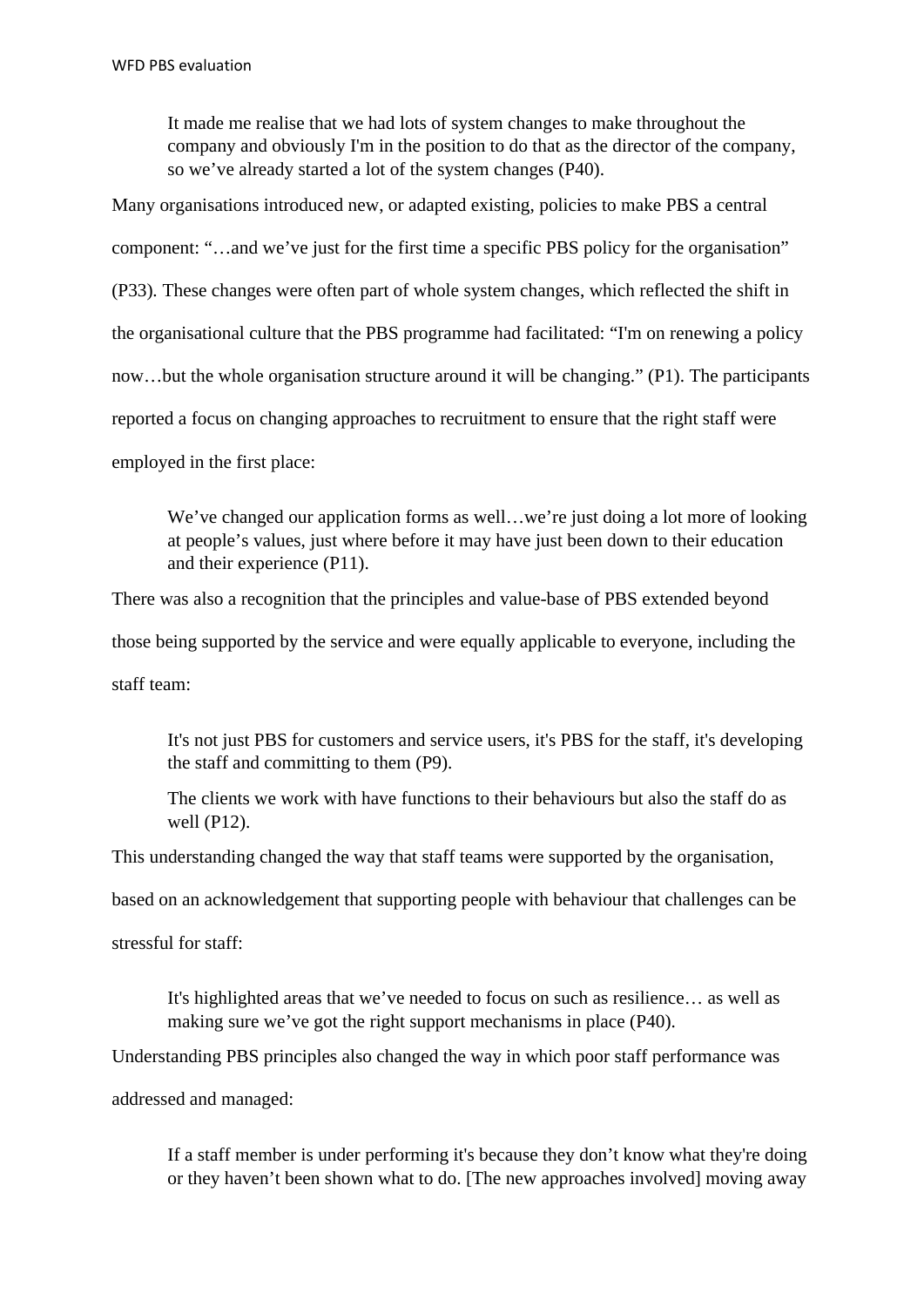from traditional supervision…but actually more time spent on the shop floor observing, feeding back, sort of that behaviour skills training stuff and the interactive training. So, around observation, feedback, rehearsal, modelling (P19).

This new outlook was already bearing fruit:

I think we've all seen a difference in things like disciplinaries and investigations because we are taking into account…why the staff have behaved in a certain way and also taking into account how stressful it can be for them and whether we've provided them with everything that we could have for them to have been able to deal with that situation differently (P5).

There were also economic benefits in respect of improved staff retention and sickness levels:

Staff turnover has been minimised because of the positive impact and the involvement that the team have had (P7).

Yeah, staff sickness is a lot better. We don't get staff going off sick as much as we did before (P29).

I think before when we didn't have the PBS plan…you would have a high turnover of staff. I think now that they can see that the plan works, people stay in their roles longer (P28).

Many participants acknowledged that undertaking the programme and implementing changes,

while positive, did have a cost in terms of the extra demands on their time and workload, as

well as that of the wider staff team:

It's just been that obviously it has been time consuming, it has taken us away from our main jobs, it is additional areas of responsibility for staff (P20).

For most, however, this was accepted as a consequence of participating in the programme.

Some identified related benefits, such as increased staff team involvement and quicker

resolution of existing time-consuming issues:

There has been no negativity in the service that we've started delivering, the behaviour support plan and the staff that have been involved in it. Our only issues are time, there's so much to do (P2).

Obviously, it would be ridiculous to say it doesn't create extra workload but for me... I think we have addressed things that have helped reduce some of the behaviours that were taking up a lot of time (P15).

## **"Look, all our hard work is paying off" – the impact on staff teams**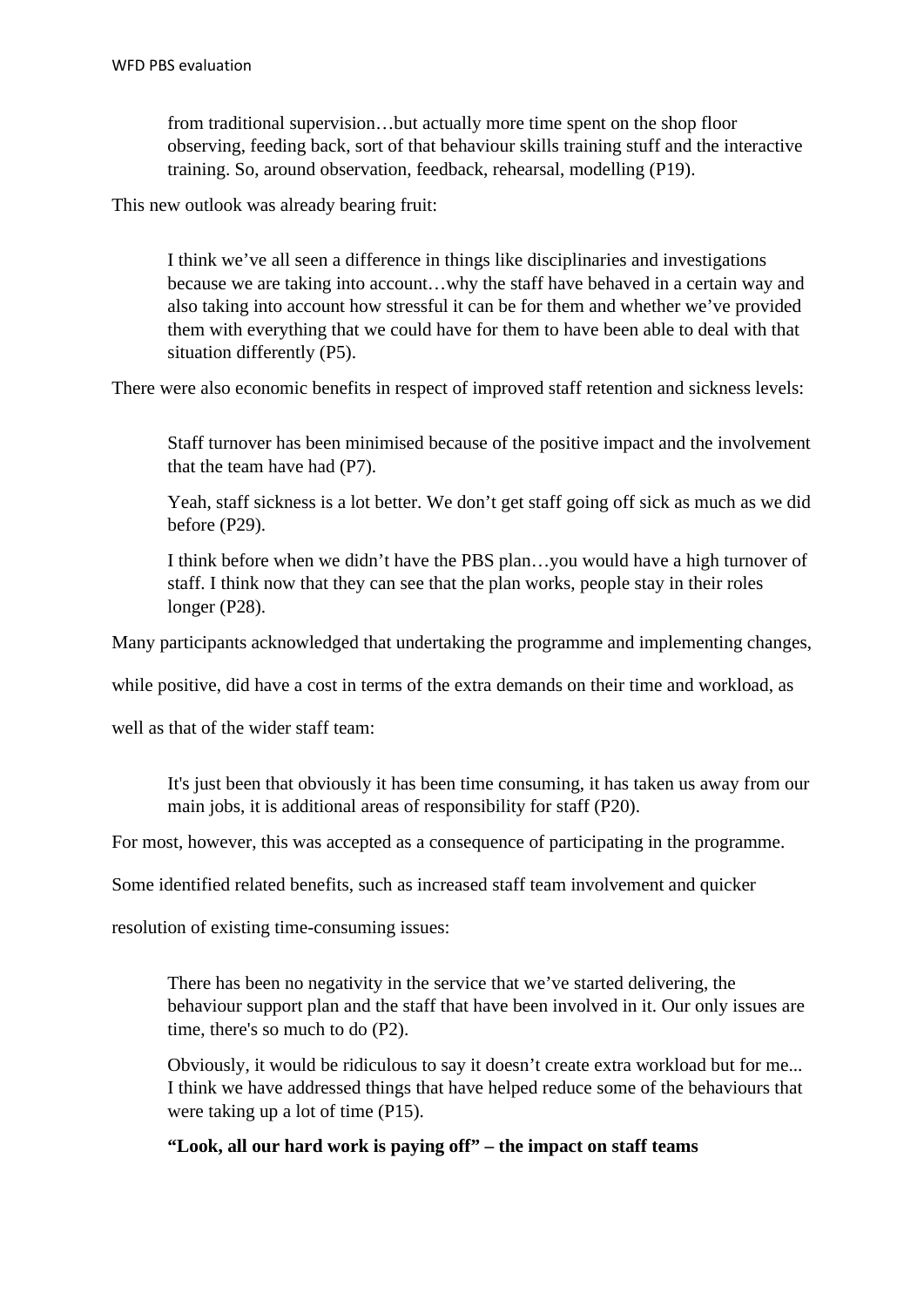The recognition that PBS was applicable to everybody, was seen to result in positive changes

for the wider staff teams:

Their knowledge, skills and expertise have increased dramatically. It's increased motivation… and engagement is much, much higher now (P40).

Staff were seen as developing a new understanding of the function of the person's

behaviour…

There's an understanding now more with the staff about the reasons why somebody might be doing something and that in turn has had a really positive effect for people that we support (P5).

and their own role in maintaining it:

When we did his assessments and looked at the ABC charts, the staff were reinforcing his behaviour (P4).

These benefits fed directly into changes in practice and the way that support was provided:

Yeah, it's definitely changed some of the practice...We're definitely seeing more input into the PBS plans… and people are coming to us with suggestions, improvements and actually reviewing the plans that are in place better (P3).

So, instead of waiting until instances happen and then going back, people are being really proactive about how they can prevent things from escalating from the start (P17).

The increased use of systematic recording methods, monitoring and review also meant that

staff could see evidence of positive changes that their new approaches had brought:

It was great to say after a few months 'look all our hard work is paying off'…that's a recordable, hard fact. Like a 50 percent reduction in [challenging] behaviour, which is amazing (P8).

Staff attitudes towards some of the people they supported had also changed, allowing them to

see beyond the behaviour to the aspects of the person that were previously overlooked:

We're seeing a side of his personality that we probably didn't see before, he's quite funny actually, he has quite a good sense of humour which we didn't see before cos he was always so angry (P4).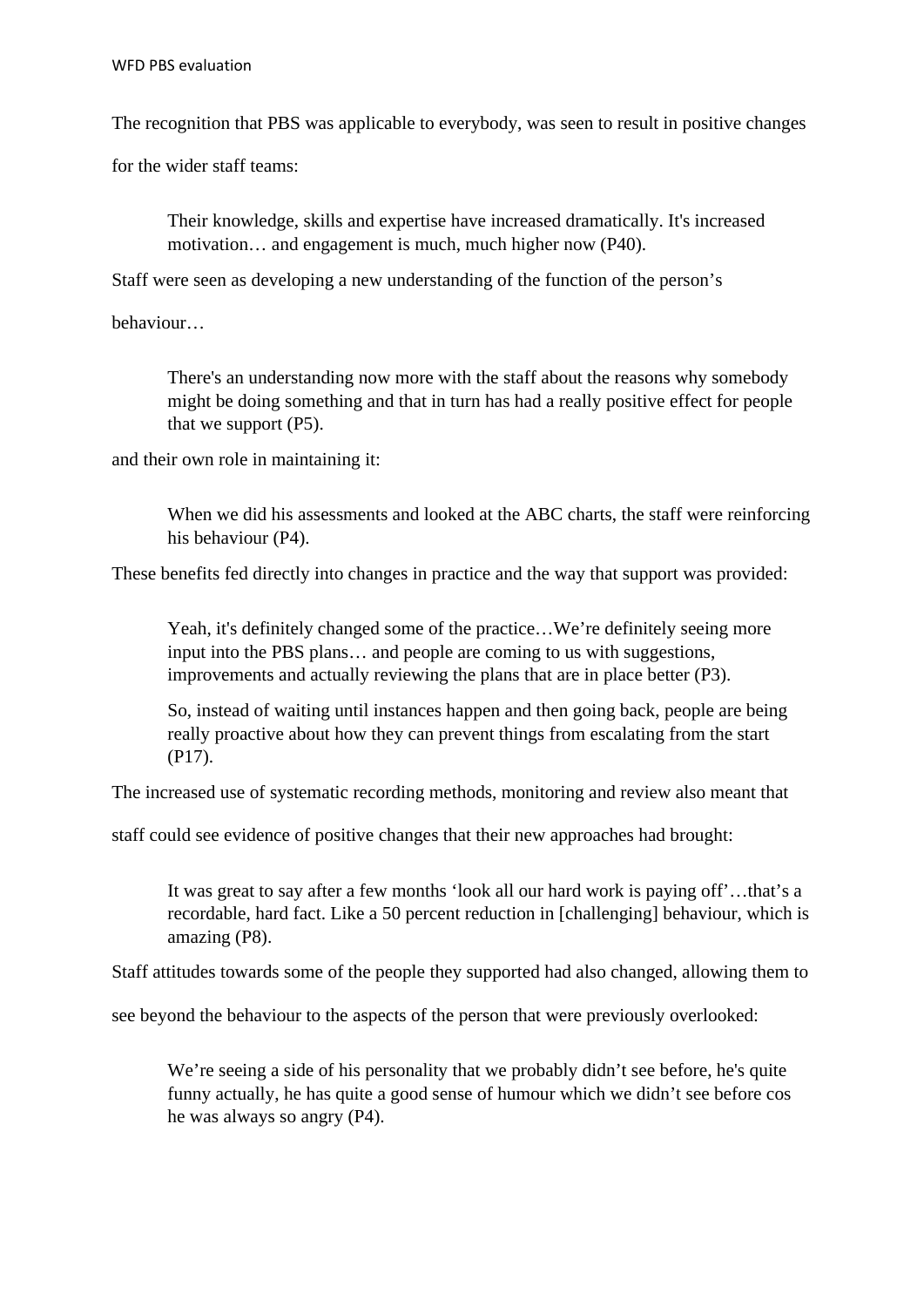## **"It actually works" – the impact on those being supported**

A number of specific examples were given of the ways in which changes in practice had

influenced the way that direct support was provided. There was an increase in positive

approaches…

We put a skill building programme in place to teach functionally equivalent replacement behaviours…So, we now have got this young man who is actively involved in all of his food prep, he has a communication pictorial booth to choose daily activities inside and outside the home, he has a weekly activity structure that links to observation feedback form. So, his community-based participation has increased by 70 percent (P19).

This is the guy who would get frustrated around mealtimes because he wanted to feed himself, but someone feeds him. So, it's just teaching skills again and all we did was we got some specialist adaptation kind of knives and spoons and forks and kind of hand over hand and give him that kind of skill teaching, and now he feeds himself (P12).

…and a reduction in restrictive approaches:

Since we started using PBS in the workplace, restraint has reduced…and the use of chemical restraint has actually decreased also (P24).

We've been able to reduce some levels of restriction in terms of physical intervention for people in PBS plans that are no longer needed (P13).

These changes were both reported as resulting in reductions in behaviours that challenged:

…and actually yesterday they reported that the number of incidents with this person has actually halved within two or three months which is amazing (P42).

within a short space of time, there has been a vast improvement in behaviours. He's had his medication reduced actually (P4).

and increases in the quality of life of those being supported:

The people that we support lives have changed incredibly. They've got more independence, they're happier, they're more, it's, it's, it actually works (P29).

The quality of life is much improved, choice, everyday choices, having things to do every day (P28).

She's now eating a healthy, well balanced diet, going out in the community, doing stuff that she, she wasn't doing before so yeah, she's doing really well (P32).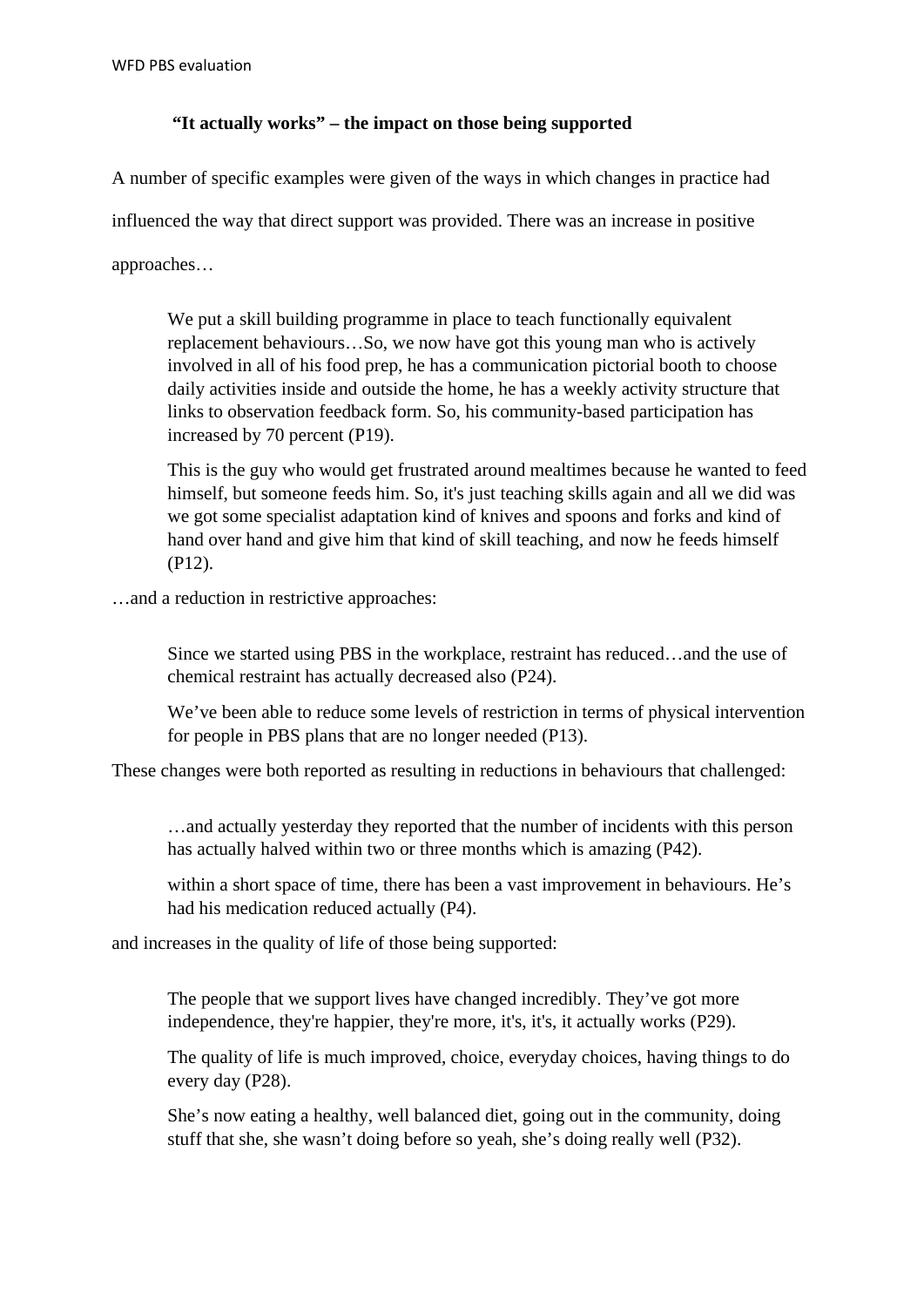A significant area where the programme had impacted the quality of life of those being

supported was through relationships with families. This happened directly, for example,

through organisations engaging in better ways with families:

I think we always thought that we involved families and parents but I think we really are now and the conversations that we're having around function and what people want, we're making sure that the families are at the forefront of that and involving those, involving them in any interventions that need to happen and I think that's made a really big impact (P5).

We've got the opinions of family of people we support a lot more than we probably ever have before now and the course has been a huge part of that (P33).

This also had a direct impact on those being supported, for example, enabling them to

undertake activities with their families that had not seemed possible previously:

So, we've had engagement with families that stopped taking people out back to taking people out again cos challenging behaviour has diminished sufficiently…so it's had a real impact on their quality of life (P40).

He's able to spend a lot of time at home with his family where that wasn't possible before (P28).

### **Discussion**

The study aimed to evaluate the views of senior staff about, and their perceptions of the impact of, a regional PBS programme. Two aspects were seen as crucial to the success and credibility of the programme, as reflected in the first two subthemes. First, that it was underpinned by a systemic WFD framework that recognised the range of stakeholders and factors that influence behaviour and culture change (McNall, 2012). Second, that the development of the programme was evidence-based, and, in particular, that it reflected the aspects that people with an intellectual disability and/or autism and their families identified as being components of good quality care (McKenzie et al., 2017, 2018). In addition, it was based on an assessment of the WFD needs of organisations who were and/or would be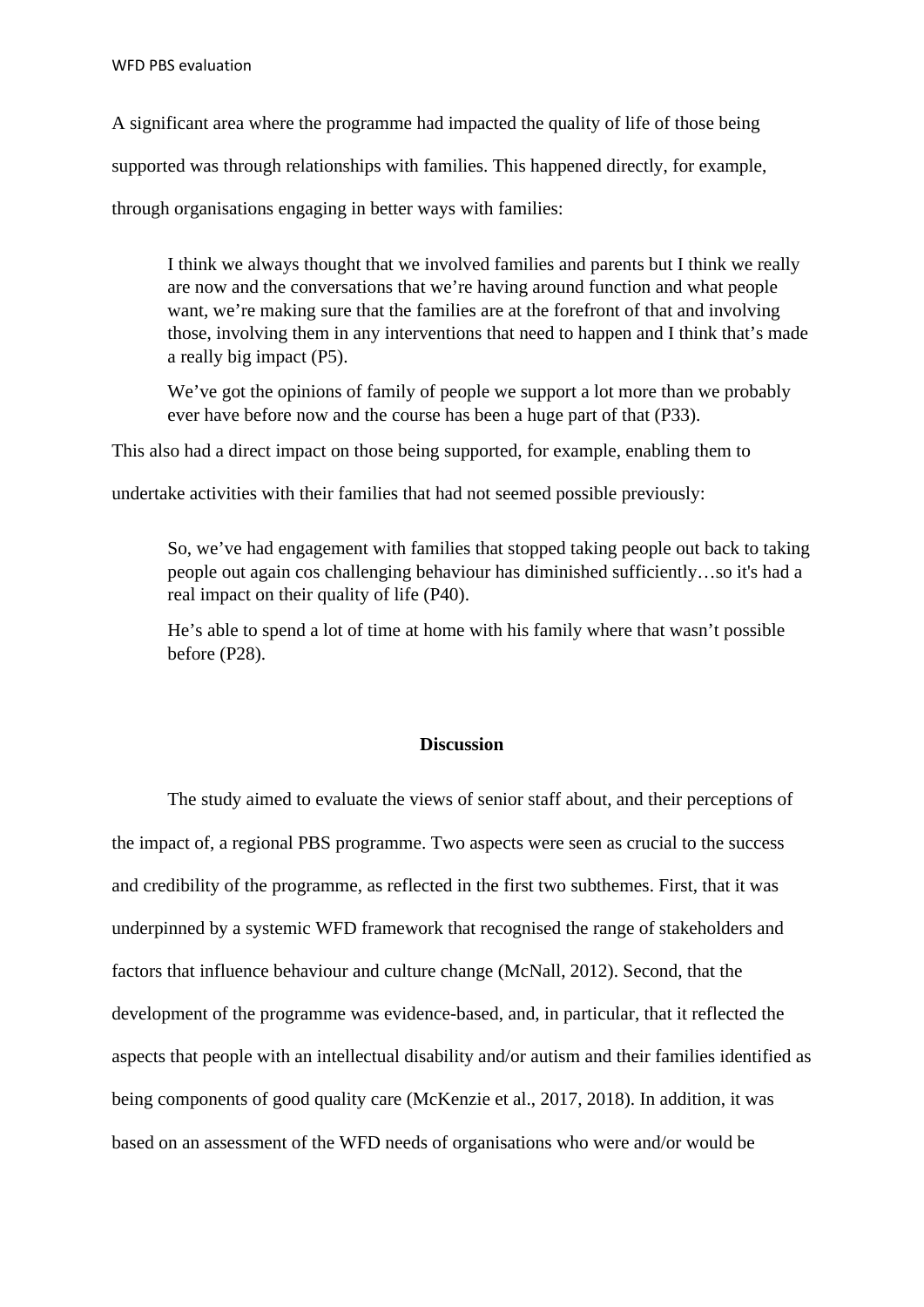delivering PBS in the region (McNall et al., 2016). These factors were seen as reflecting the key components of PBS and, as such, were seen as increasing the commitment to, and engagement with, the programme.

The second theme outlined the different levels at which impact had occurred. Consistent with much previous research (see MacDonald et al., 2018), the participants reported increases in confidence and knowledge. There was also a move from seeing PBS as a technique for use with people with an intellectual disability to change CB, to a universally applicable value based approach that ultimately aimed to improve the quality of life and opportunities for the person being supported (Gore et al., 2013). The increased knowledge led to many organisational changes, including to staff recruitment retention and performance management. Common factors which have been found to be associated with staff stress, burnout and intention to leave are a lack of staff support (e.g. Hatton et al., 2001), poor communication and teamwork (Denny, Wells, & Cunningham, 2011) and supporting people who display CB (e.g. Robertson et al., 2005). By contrast, good quality support from welltrained supervisors who provide clear procedures and feedback to staff has been found to be related to better staff retention (e.g. Kozak, Kersten, Schillmöller, & Nienhaus, 2013, Vassos, Nankervis, Skerry, & Lante, 2015).

Many of the participants also reported changes in practice that related to the direct support of the people with an intellectual disability in their services, with associated positive changes in quality of life and reductions in restrictive and aversive procedures. This contrasts with recent quantitative research by Hassiotis and colleagues (2018) and MacDonald et al (2018), which found no significant change in quality of life. Both Dench (2005) and MacDonald et al. (2018) suggest that existing quality of life measures may not be sensitive to change in people with an intellectual disability and that an alternative approach may be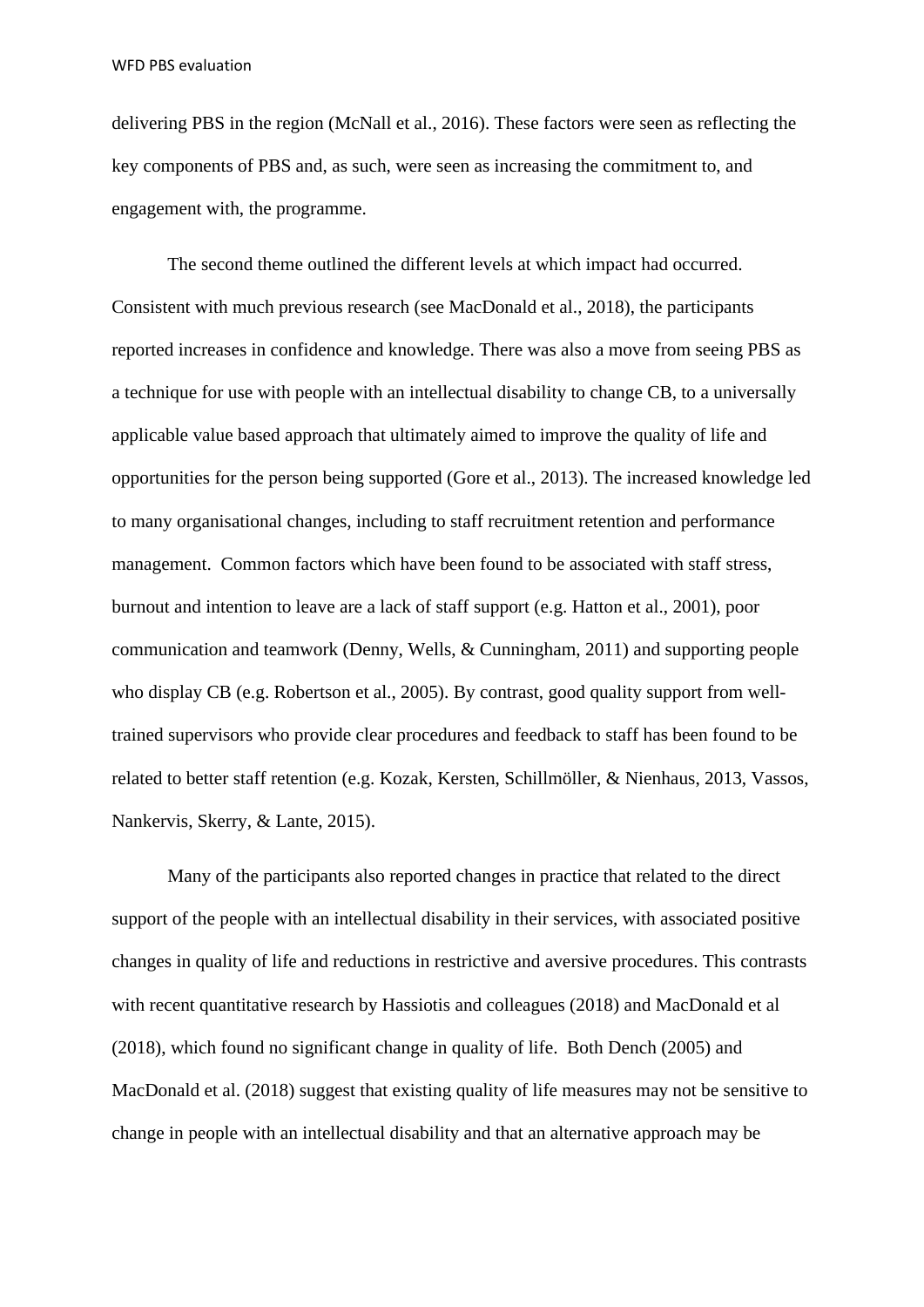required. Our results suggest that a qualitative approach may be helpful in potentially identifying changes in quality of life that are more specific to individuals.

Wider organisational and systems factors, such as inconsistency in workload management (Hassiotis et al., 2018) and the practice leadership of managers (MacDonald et al., 2018) may also account for the different results found between studies. In respect of workload, high work demands combined with low control over your job is associated with staff stress (Lee et al., 2009). While many student participants noted that participation in the accredited programmes had increased their workload, very few identified this as negative or stressful. This may be because the first cohort all held senior organisational roles and were likely to have had the authority to adjust their own workload and that of other staff to meet these increased demands. In addition, all participating organisations made a commitment at the start of the programme to free up staff time.

A further difference between the present study and previous research was that the WFD managers provided ongoing support, supervision and modelling to staff on the programmes, with senior staff in turn modelling these approaches to the Level 4 staff. Such practice leadership and work-based coaching have been identified as important components of both PBS and Active Support (e.g. Bigby, Bould, Iacono, & Beadle-Brown, 2019; Bosco et al., 2019). The latter, which identifies the strengths and needs of the person and uses targeted support to enable the person to engage in meaningful activities and relationships with others, is argued by some researchers to be both complementary to, and a crucial component of ,PBS in terms of supporting proactive approaches (e.g. Ockenden, Ashman & Beadle-Brown, 2014). As participant 19 notes, the staff support became more focused on observing and shaping practice through rehearsal, modelling and provision of work-based feedback. This model also combines the two components, structured 'class-room' based input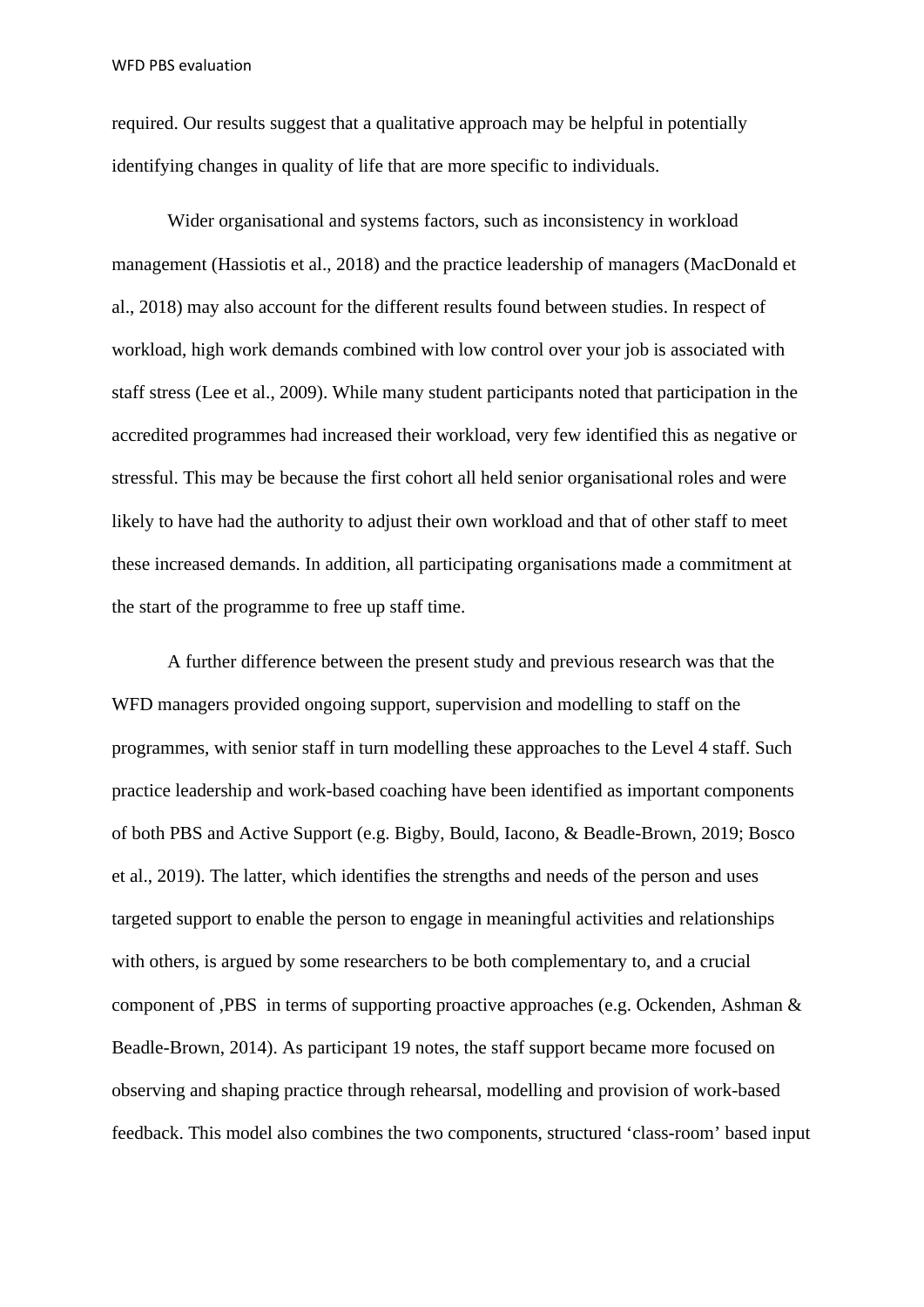and work-based coaching, that have been found to be most effective (van Oorsouw, Embregts, Bosman, & Jahoda, 2009).

The study had some limitations. First, the study reflects the perspective of staff and professionals rather than of people with an intellectual disability. It is the latter group who are best placed to judge if PBS has resulted in an increase in their quality of life. Further research is planned to obtain these views. Second, participants were a self-selecting group and it may be that their views differ from those who chose not to take part. Third, there was some variation in the ways in which participants provided feedback and by whom they were interviewed, which may have influenced the results to some extent. Related to this, the relatively large number of participants, their different levels of involvement with, and roles in relation to, the PBS programme (for example commissioners compared with front line staff) meant that some themes and sub-themes were more pertinent for some than for others. The interview guide allowed flexibility in exploring the most important issue for the different participants, however, and the main themes were consistent across interviews.

A further consideration is that, as the focus of the study was the subjective perspectives of the participants about their experiences of the PBS programme, we did not seek to verify whether their perceptions were based on objective evidence. It may be that the participant perceptions were influenced by factors other than the effectiveness of the PBS programme itself, such as having been involved in any form of change process or having committed some time and effort to the process.

An additional issue to consider is that the analysis of the data was conducted by two clinical psychologists who were knowledgeable about PBS and had conducted previous research in the area. It is likely that their interpretation of the data was shaped by these factors. While the subjective and interpretative nature of qualitative research is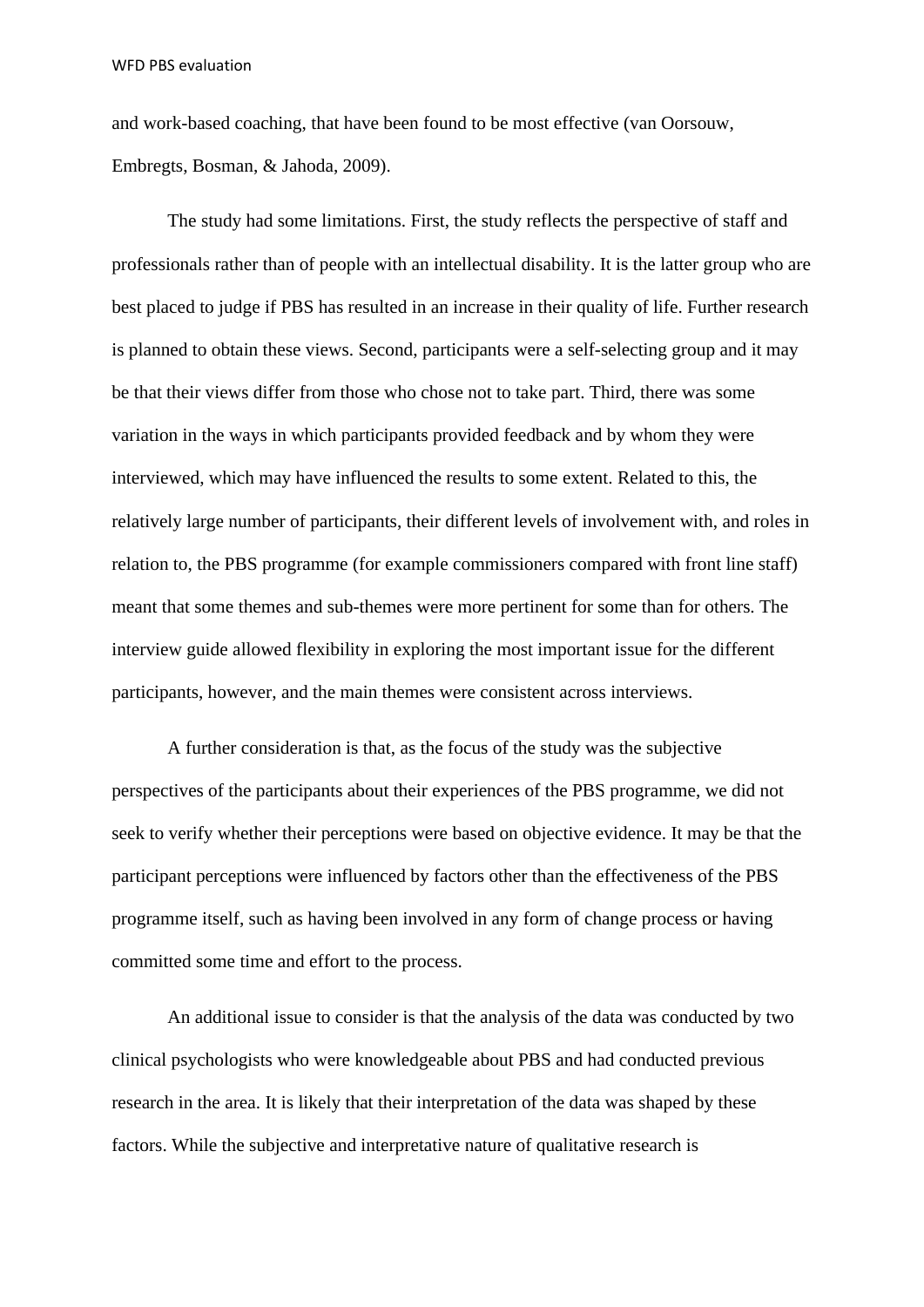acknowledged, in order to try and maximise the rigour of the study, the quality criteria suggested by Yardley (2008) were adopted. First, sensitivity to the theoretical, social and organisational context in which the research was being conducted was addressed by basing the interview schedule and interview process on areas identified by research as being important and relevant. This also confirmed the importance of the topic area and the potential for impact to be identified. Second, commitment and rigor were addressed by trying to ensure that the participant sample was appropriate, i.e. those with some experience of the PBS programme, who were able to provide their subjective views about it. In addition, the final interpretation of the data, which itself was based on discussion and agreement between two researchers, was shared with the wider research team to ensure that it was consistent with the content of the transcripts and evidenced by the sample quotes. This also helped ensure transparency and coherence of the data.

In conclusion, the results indicate that an evidence-based PBS programme that is underpinned by a systemic WFD model was perceived by a number of senior stakeholders as having resulted in changes that had a positive effect on staff knowledge, confidence and practice; resulting in wider organisational benefits, such as improved strategy and policies, and team stability; and improving the quality of life of those being supported. An important area for future research is to explore what the specific mechanisms were that helped promote these changes.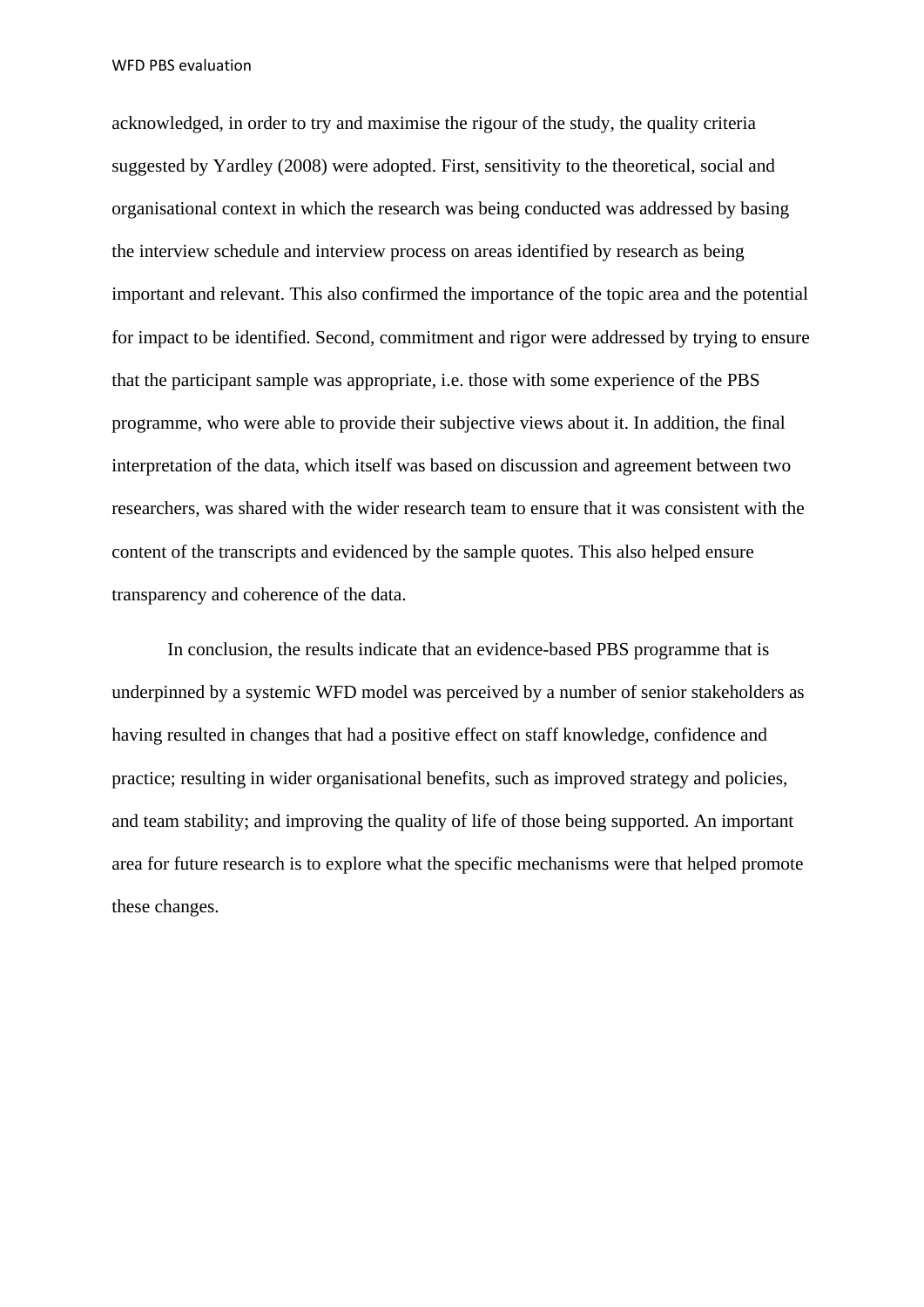### **References**

- Allen, D., McGill, P., Hastings, R.P., Toogood, S., Baker, P., Gore, N.J…Hughes, J.C. (2013). Implementing positive behavioural support: changing social and organisational contexts. *International Journal of Positive Behavioural Support, 3*(2), 32-41.
- Bigby, C., Bould, E., Iacono, T., & Beadle-Brown, J. (2019): Predicting good Active Support for people with intellectual disabilities in supported accommodation services: Key messages for providers, consumers and regulators, *Journal of Intellectual & Developmental Disability*, DOI: 10.3109/13668250.2019.1685479
- Bosco A, Paulauskaite L, Hall I, Crabtree J, Soni S, Biswas A… Hassiotis, A. (2019) Process evaluation of a randomised controlled trial of PBS based staff training for challenging behaviour in adults with intellectual disability. *PLoS ONE, 14*(8), e0221507. e0221507. https://doi.org/10.1371/journal.
- Bowring, D.L., Totsika, Hastings, R.P., & Toogood, S. (2020). Outcomes from a community‐based Positive Behavioural Support team for children and adults with developmental disabilities. *Journal of Applied Research in Intellectual Disabilities, 33*, 193–203. DOI: 10.1111/jar.12660
- Braun, V., & Clarke, V. (2006). Using thematic analysis in psychology. *Qualitative Research in Psychology, 3*(2), 77-101.<https://doi.org/10.1191/1478088706qp063oa>
- Dench, C. (2005). A model for training staff in positive behaviour support. *Tizard Learning Disability Review, 10*, 24-30.<https://doi.org/10.1108/13595474200500017>
- Denny, M., Wells, J., & Cunningham, J. (2011). Assessing psychosocial work-related stress across five European countries: Implications for workforce development. *The Journal of Mental Health Training, Education and Practice, 6*, 93-103. <https://doi.org/10.1108/17556221111168940>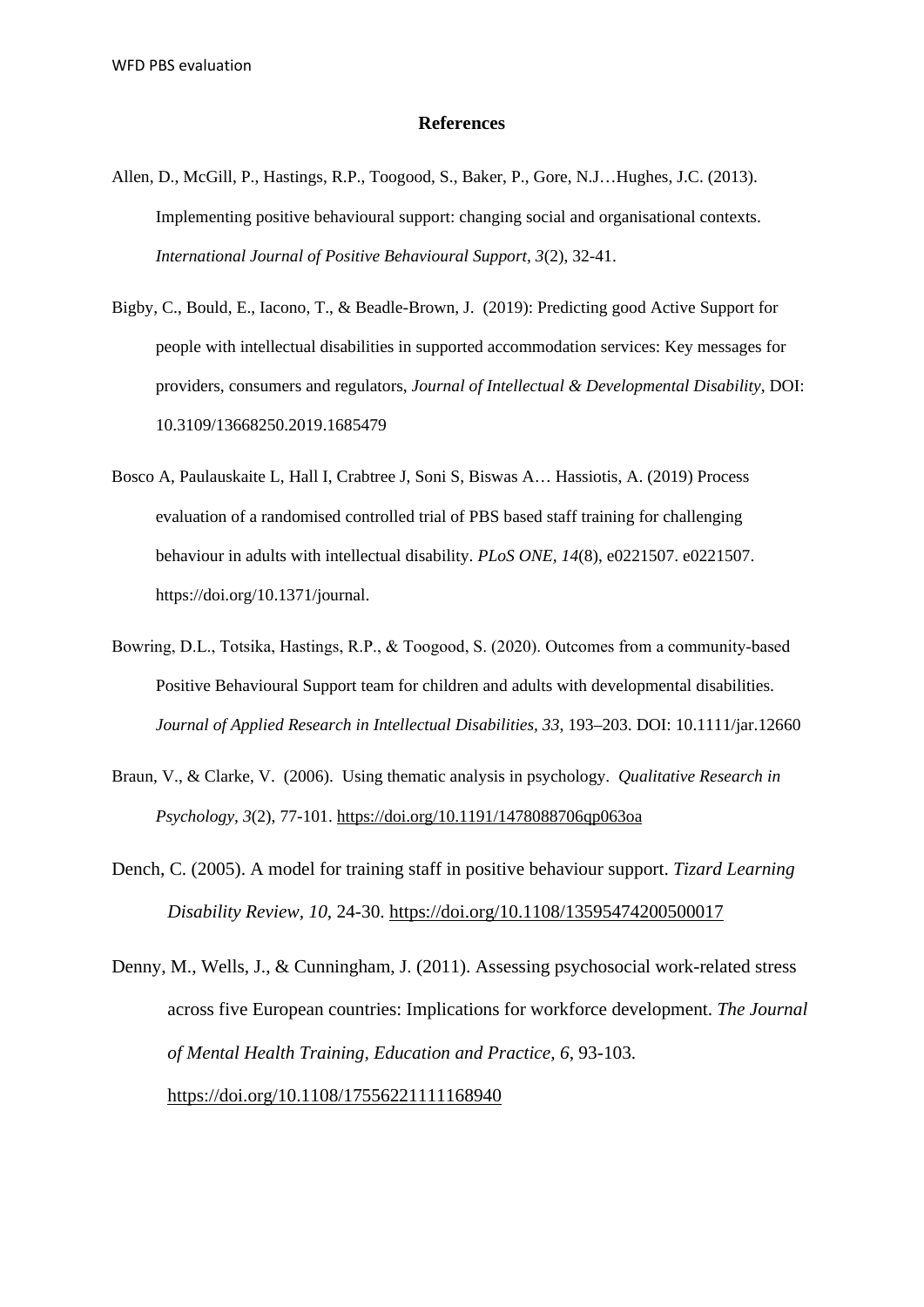- Gore, N.J., McGill, P., Toogood, S., Allen, D., Hughes, J.C., Baker,…Denne, L.D. (2013). Definition and scope for positive behavioural support. *International Journal of Positive Behavioural Support, 3*, 14-23.
- Hassiotis, A., Poppe, M., Strydom, A. Vickerstaff, V., Hall, I.S., Crabtree, J.,…Crawford, M.J. (2018). Clinical outcomes of staff training in positive behaviour support to reduce challenging behaviour in adults with intellectual disability: Cluster randomised controlled trial. *British Journal of Psychiatry, 212*, 161-168. <https://doi.org/10.1192/bjp.2017.34>
- Hatton, C., Emerson, E., Rivers, M., Mason, H., Swarbrick, R., Mason, L.,…Alborz, A. (2001). Factors associated with intended staff turnover and job search behaviour in services for people with intellectual disability. *Journal of Intellectual Disability Research, 45*, 258-270.<https://doi.org/10.1046/j.1365-2788.2001.00321.x>
- Horner, R.H., Sugai, G., Smolkowski, K., Eber, L., Nakasato, J., Todd, A.W…Esperanza, J. (2007). A randomized, wait-list controlled effectiveness trial assessing school-wide Positive Behavior Support in elementary schools. *Journal of Positive Behavior Interventions, 11*(3), 133-144.
- Jacobs, R.L, & Hawley, J.D. (2009). Emergence of Workforce Development: Definition, Conceptual Boundaries, and Implications. In R. MacLean & D. Wilson (eds.), International Handbook of Education for the Changing World of Work (pp 2537- 2552). Amsterdam: Kluwer.
- Kozak, A., Kersten, M., Schillmöller, Z., & Nienhaus, A. (2013). Psychosocial work-related predictors and consequences of personal burnout among staff working with people with intellectual disabilities. *Research in Developmental Disabilities, 34*(1), 102-115. <https://doi.org/10.1016/j.ridd.2012.07.021>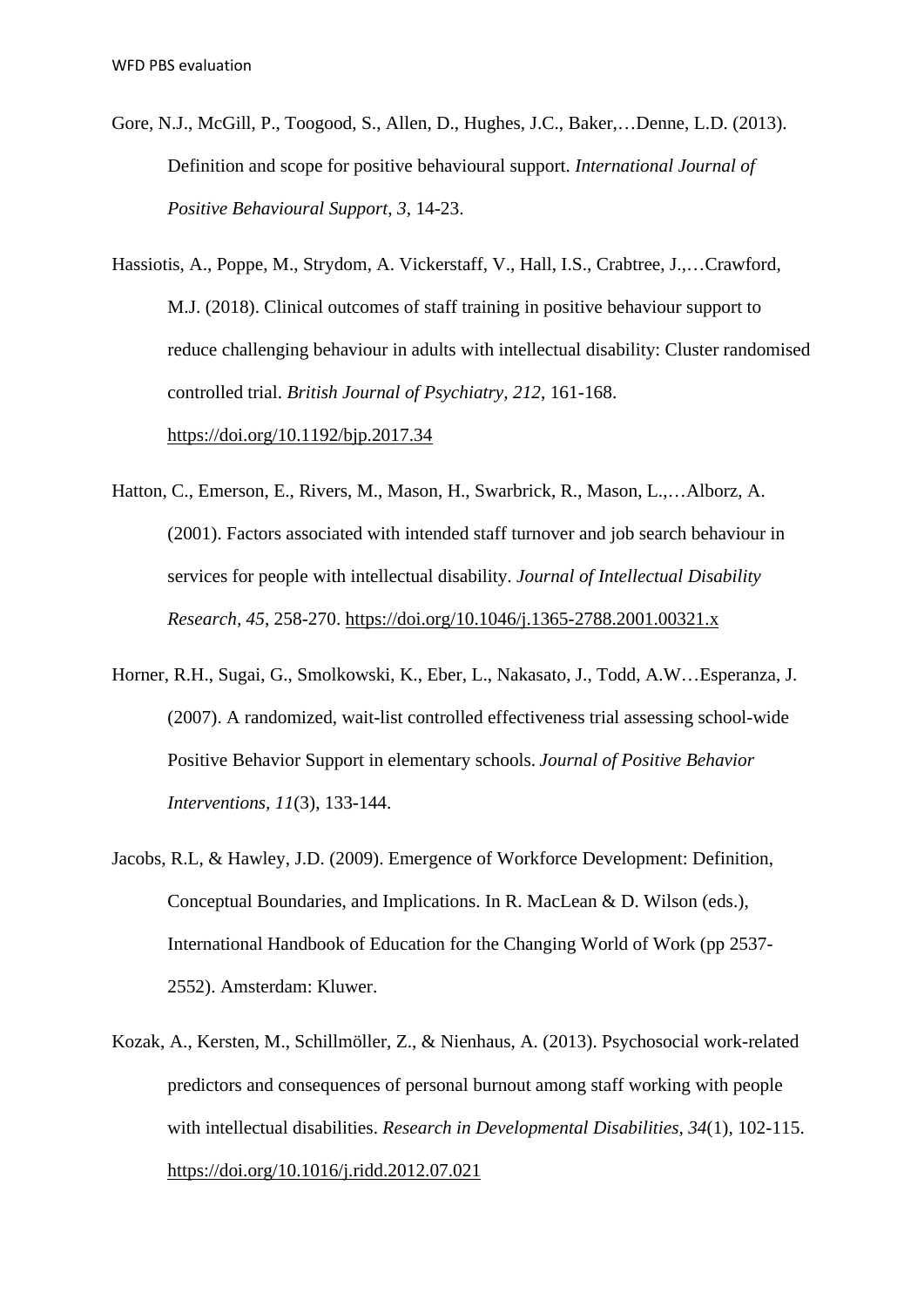- Lee, T-N., Lin, J-D., Yen, C-F., Loh, C-H., Hsu, S-W., Tang, C-C…Chu, C.M. (2009). Extrinsic high-effort and low-reward conditions at work among institutional staff caring for people with intellectual disabilities in Taiwan. *Research in Developmental Disabilities, 30*, 284-293.<https://doi.org/10.1016/j.ridd.2008.04.006>
- Lewis, N., Reynolds, E., Vale, M., Keenan, E., Hartland, A., Haines, M…Davies, B.E. (2019). An evaluation of positive behavioural support implemented within an intensive community support service for people with learning disabilities who present with behaviours that challenge. *Journal of Intellectual Disabilities*, Early view: https://doi.org/10.1177/1744629519890962
- MacDonald A. & McGill, P. (2013). Outcomes of staff training in Positive Behaviour Support: A systematic review. *Journal of Developmental and Physical Disabilities*, 25, 17–33. https://doi.org/10.1007/s10882-012-9327-8
- MacDonald A., McGill, P., & Murphy, G. (2018). An evaluation of staff training in positive behavioural support. *Journal of Applied Research in Intellectual Disabilities, 31*, 1046–1061.<https://doi.org/10.1111/jar.12460>
- McGill, P., Vanono, L., Clover, W., Smyth, E., Cooper, V., Hopkins, L…Deveau, R. (2018) Reducing challenging behaviour of adults with intellectual disabilities in supported accommodation: a cluster randomized controlled trial of setting-wide positive behaviour support. *Research in Developmental Disabilities, 81*, 143-154.
- McKenzie, K., MacLean, H., Megson, P., & Reid, K. (2005) Behaviours that challenge. *Learning Disability Practice*, *8* (9), 16-19. <https://doi.org/10.7748/ldp2005.11.8.9.16.c1644>
- McKenzie, K., Mayer, C., Whelan, K., McNall, A., Noone, S., & Chaplin, J. (2017). The views of carers about support for their family member with an intellectual disability: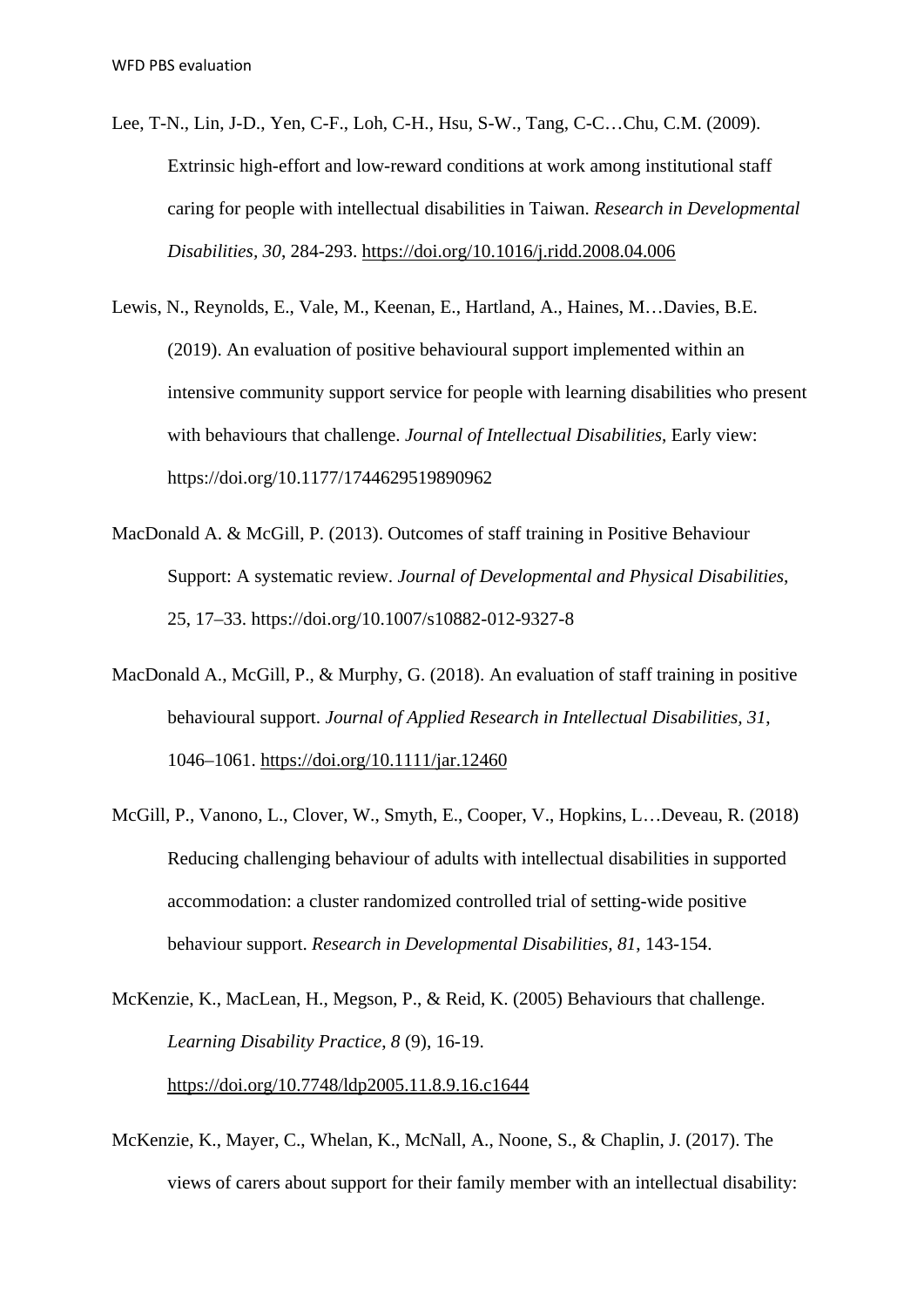With a focus on Positive Behavioural Approaches. *Health & Social Care in the Community.* Early view:<https://doi.org/10.1111/hsc.12475>

- McKenzie, K., Whelan, K., Mayer, C., McNall, A., Noone, S., & Chaplin, J. (2018). "I feel like just a normal person now": An exploration of what is important for people with intellectual disabilities in the provision of positive behavioural support. *British Journal of Learning Disabilities, 46*, 241-249.<https://doi.org/10.1111/bld.12236>
- McNall, A. (2012) *An emancipatory practice development study: using critical discourse analysis to develop the theory and practice of sexual health nursing workforce development.* Unpublished thesis submitted for the Award of Professional Doctorate in Nursing Science. Northumbria University
- McNall, A., McKenzie, K., & Branch, A. (2016). *Scoping the workforce development needs of health and social care providers delivering Positive Behavioural Support for those with learning disabilities across the North East and Cumbria for the Workforce Development Task and Finish group of Transforming Care Programme*. Northumbria University. Retrieved from:<https://www.pbsnec.co.uk/>
- NHS England (2014). Winterbourne View *Time for Change: Transforming the commissioning of services for people with learning disabilities and/or autism*. Retrieved from: [https://www.england.nhs.uk/wp](https://www.england.nhs.uk/wp-content/uploads/2014/11/transforming-commissioning-services.pdf)[content/uploads/2014/11/transforming-commissioning-services.pdf](https://www.england.nhs.uk/wp-content/uploads/2014/11/transforming-commissioning-services.pdf)

National Institute for Health and Care Excellence [NICE] (2015*). Challenging behaviour and learning disabilities: prevention and interventions for people with learning disabilities whose behaviour challenges [NG11].* NICE. Retrieved from: <https://www.nice.org.uk/guidance/ng11/chapter/Introduction>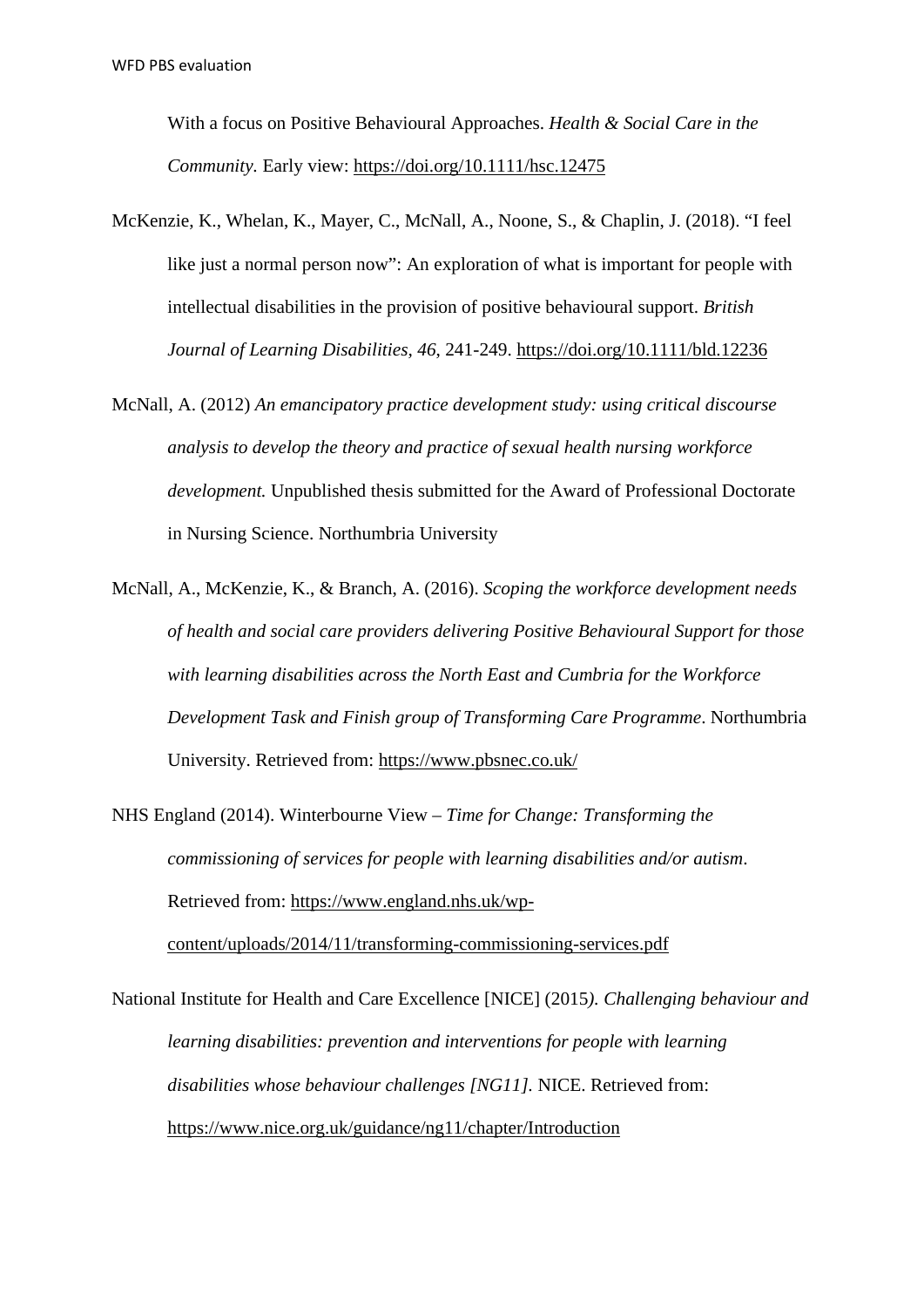- National Institute for Health and Care Excellence [NICE] (2018*). Learning disabilities and behaviour that challenges: service design and delivery [NG93].* NICE. Retrieved from<https://www.nice.org.uk/guidance/ng93>
- Ockenden, J., Ashman, B., & Beadle-Brown, J. (2014) Active Support– Fundamental to Positive Behaviour Support. *Research and Practice in Intellectual and Developmental Disabilities, 1*(2), 98-107, DOI: 10.1080/23297018.2014.961528
- O'Dwyer, C., McVilly, K.R., & Webber, L. (2017). The impact of positive behavioural support training on staff and the people they support. *International Journal of Positive Behavioural Support*, *7*(2), 13-23.
- Olivier‐Pijpers, V. C., Cramm, J. M., & Nieboer, A. P. (2019). Influence of the organizational environment on challenging behaviour in people with intellectual disabilities: Professionals' views. *Journal of Applied Research in Intellectual Disabilities, 32*(3), 610-621.
- van Oorsouw, W. M., Embregts, P. J., Bosman, A. M., & Jahoda, A. (2009). Training staff serving clients with intellectual disabilities: A meta-analysis of aspects determining effectiveness. *Research in Developmental Disabilities, 30*, 503–511. https://doi.org/10.1016/j.ridd.2008.07.011
- Positive Behavioural Support Coalition UK. (2015). *Positive behavioural support: A competence framework.* Retrieved from: [http://pbsacademy.org.uk/wp](http://pbsacademy.org.uk/wp-content/uploads/2016/11/Positive-Behavioural-Support-Competence-Framework-May-2015.pdf)[content/uploads/2016/11/Positive-Behavioural-Support-Competence-Framework-](http://pbsacademy.org.uk/wp-content/uploads/2016/11/Positive-Behavioural-Support-Competence-Framework-May-2015.pdf)[May-2015.pdf](http://pbsacademy.org.uk/wp-content/uploads/2016/11/Positive-Behavioural-Support-Competence-Framework-May-2015.pdf)
- Robertson, J., Hatton, C., Felce, D., Meek, A., Carr, D., Knapp, M.,…Lowe, K. (2005). Staff stress and morale in community-based settings for people with intellectual disabilities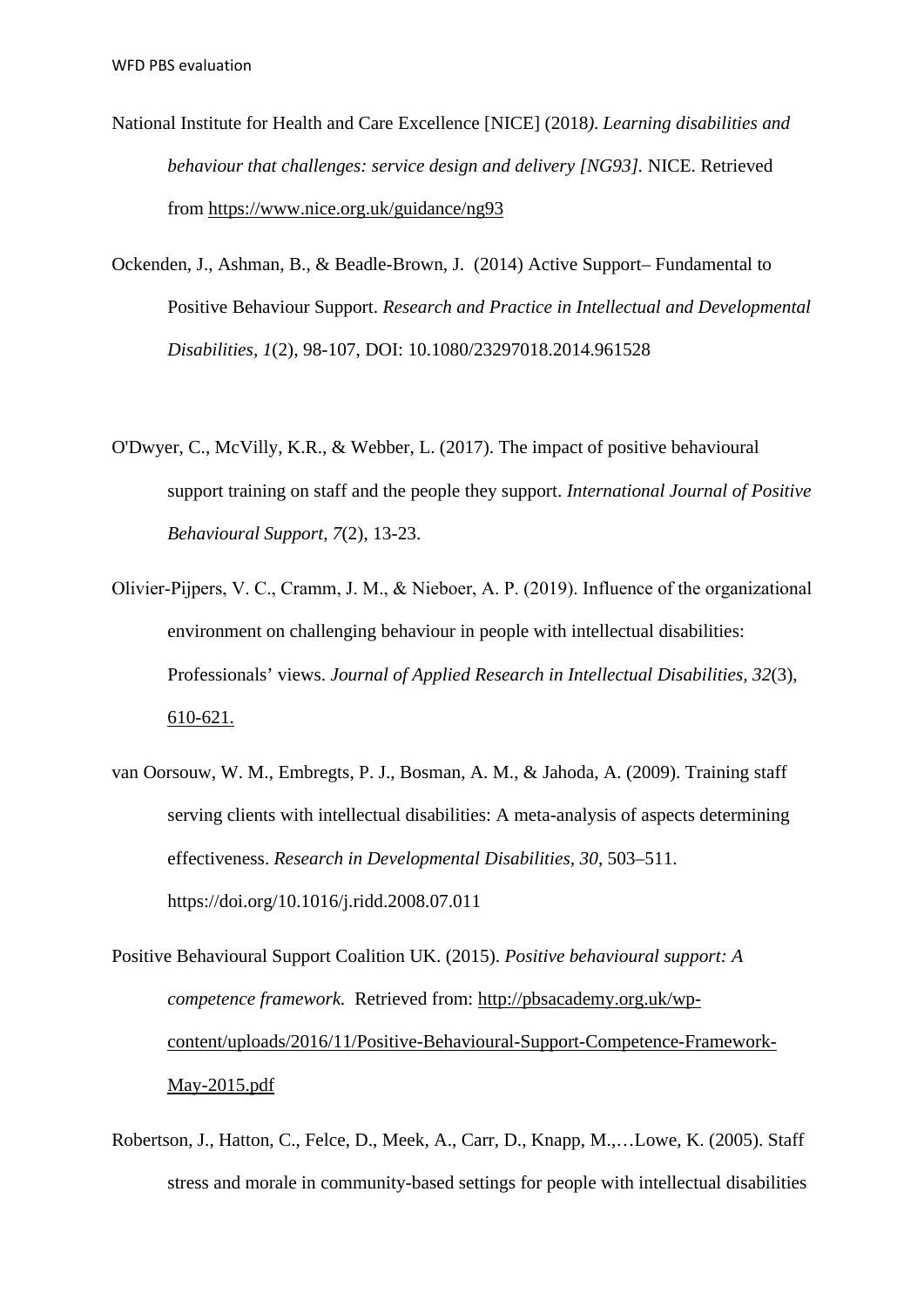and challenging behaviour: A brief report. *Journal of Applied Research in Intellectual Disabilities,18*, 271-277<https://doi.org/10.1111/j.1468-3148.2005.00233.x>

- Tie, Y.C., Birks, M., & Francis, K. (2019). Grounded theory research: A design framework for novice researchers. *Sage Open Medicine, 7*, doi: 10.1177/2050312118822927
- Vassos, M., Nankervis, K., Skerry, T., & Lante, K. (2013). Work engagement and job burnout within the disability support worker population. *Research in Developmental Disabilities, 34*, 3884–3895.<https://doi.org/10.1016/j.ridd.2013.08.005>
- Yardley, L. (2008). Demonstrating validity in qualitative psychology. In J. A. Smith (Ed.), *Qualitative Psychology: A Practical Guide to Research Methods* (pp. 235–251). London: Sage.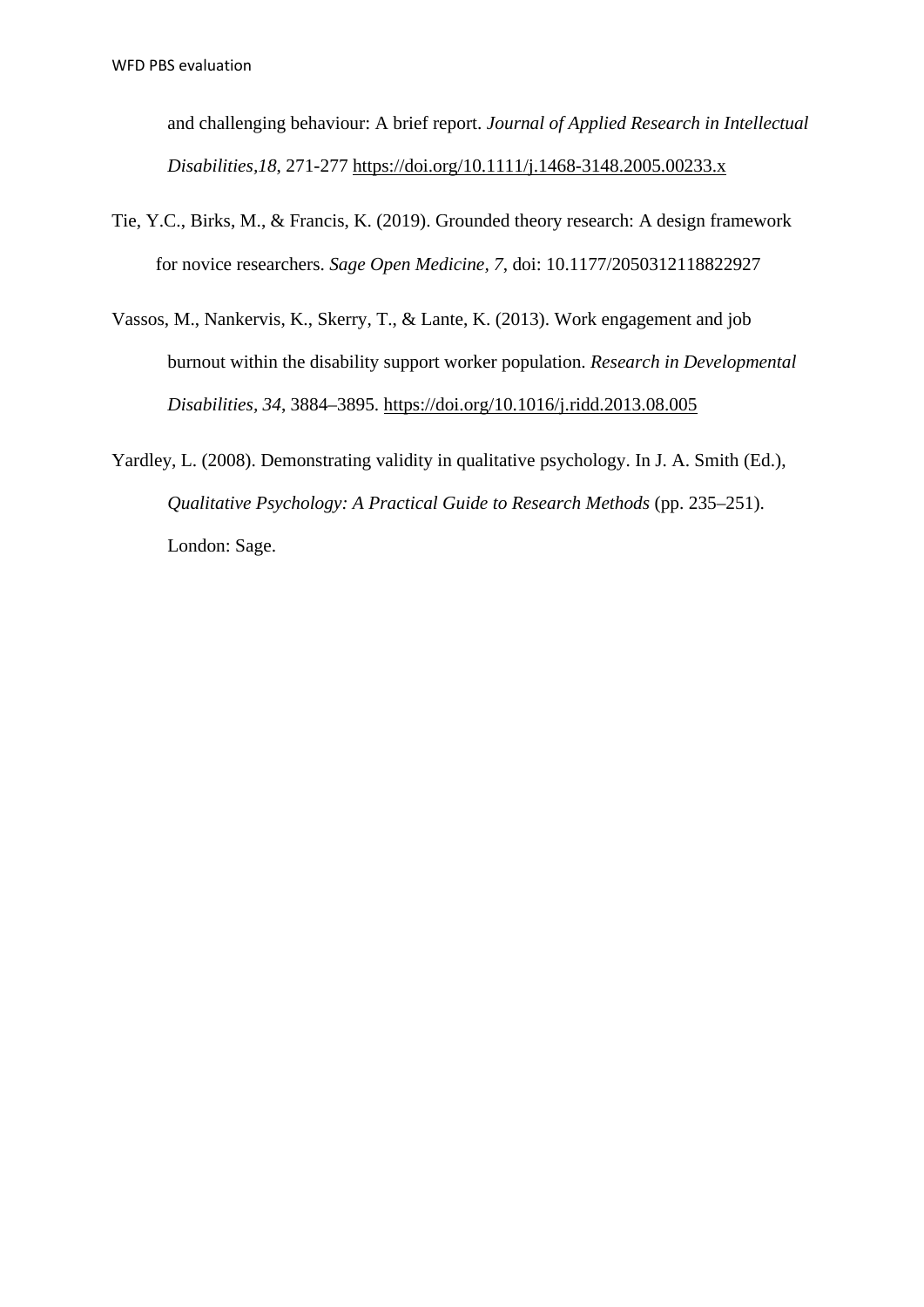# **Table 1: Overview of the programme structure and content**

| <b>PBS</b><br>practice<br>leaders<br>Level 6/7 | <b>Module 1: Principles of PBS</b><br>(14 topics)                                                                                                                                                                                                                                                                                                                                                                                                                                                                                                                                                                                                               | <b>Module 2: Applying PBS in Practice (11)</b><br>topics)                                                                                                                                                                                                                                                                | <b>Module 3: Leading PBS in</b><br>Organisations (11 topics)                                                                                                                                                                                                                                                                                                                                                                                                            |
|------------------------------------------------|-----------------------------------------------------------------------------------------------------------------------------------------------------------------------------------------------------------------------------------------------------------------------------------------------------------------------------------------------------------------------------------------------------------------------------------------------------------------------------------------------------------------------------------------------------------------------------------------------------------------------------------------------------------------|--------------------------------------------------------------------------------------------------------------------------------------------------------------------------------------------------------------------------------------------------------------------------------------------------------------------------|-------------------------------------------------------------------------------------------------------------------------------------------------------------------------------------------------------------------------------------------------------------------------------------------------------------------------------------------------------------------------------------------------------------------------------------------------------------------------|
|                                                | Timeline of how people with<br>$\bullet$<br>disabilities have been devalued<br>Valuing people as individuals<br>$\bullet$<br>Quality of life and well being<br>$\bullet$<br>A functional understanding why<br>behaviour occurs<br>Origins and influences of PBS<br>$\bullet$<br><b>Essential features of PBS</b><br>$\bullet$<br>What is the evidence for the use of<br>PBS?<br>Behaviour happens for a reason<br>$\bullet$<br>Role of Consequences<br>Critiques of PBS<br>$\bullet$<br><b>Behaviour Support Plans</b><br>$\bullet$<br>Role of Proactive Strategies<br>$\bullet$<br>Role of Preventative Strategies<br>$\bullet$<br>Role of Reactive Strategies | Introduction to Functional Based<br>$\bullet$<br>Assessment (FBA)<br>What is motivation?<br>Process of FBA<br><b>Undertaking FBA</b><br>Gathering and using data<br>Direct observation<br>Synthesising data<br>Basing interventions on FBA data<br>Options in FBA?<br>Behaviour skills training<br><b>Active Support</b> | Leading PBS in organisations<br>$\bullet$<br>PBS and performance<br>$\bullet$<br>management Identifying your<br><b>Mission</b><br>Assessing what carers do<br>$\bullet$<br><b>Interactive Training</b><br>$\bullet$<br>The literature on changing staff<br>behaviour<br>Feedback: The breakfast of<br>$\bullet$<br>champions<br>Systems analysis<br>Stress in carers<br>Promoting resilience in the<br>workforce<br>Positive psychology and<br>$\bullet$<br>flourishing |
| <b>PBS</b>                                     | <b>Module 1: Foundations of PBS (13)</b>                                                                                                                                                                                                                                                                                                                                                                                                                                                                                                                                                                                                                        | Module 2: PBS in Practice (10 topics)                                                                                                                                                                                                                                                                                    | <b>Module 3: Facilitating PBS in teams</b>                                                                                                                                                                                                                                                                                                                                                                                                                              |
| facilitators                                   | topics)                                                                                                                                                                                                                                                                                                                                                                                                                                                                                                                                                                                                                                                         | Topics in italics above were included in                                                                                                                                                                                                                                                                                 | $(10 \text{ topics})$                                                                                                                                                                                                                                                                                                                                                                                                                                                   |
| Level 4                                        | Topics in italics above were included in this                                                                                                                                                                                                                                                                                                                                                                                                                                                                                                                                                                                                                   | this module, in addition to the topics                                                                                                                                                                                                                                                                                   | Topics in italics above were included in                                                                                                                                                                                                                                                                                                                                                                                                                                |
|                                                | module, in addition to the topics below:                                                                                                                                                                                                                                                                                                                                                                                                                                                                                                                                                                                                                        | below:                                                                                                                                                                                                                                                                                                                   | this module, in addition to the topics<br>below:                                                                                                                                                                                                                                                                                                                                                                                                                        |